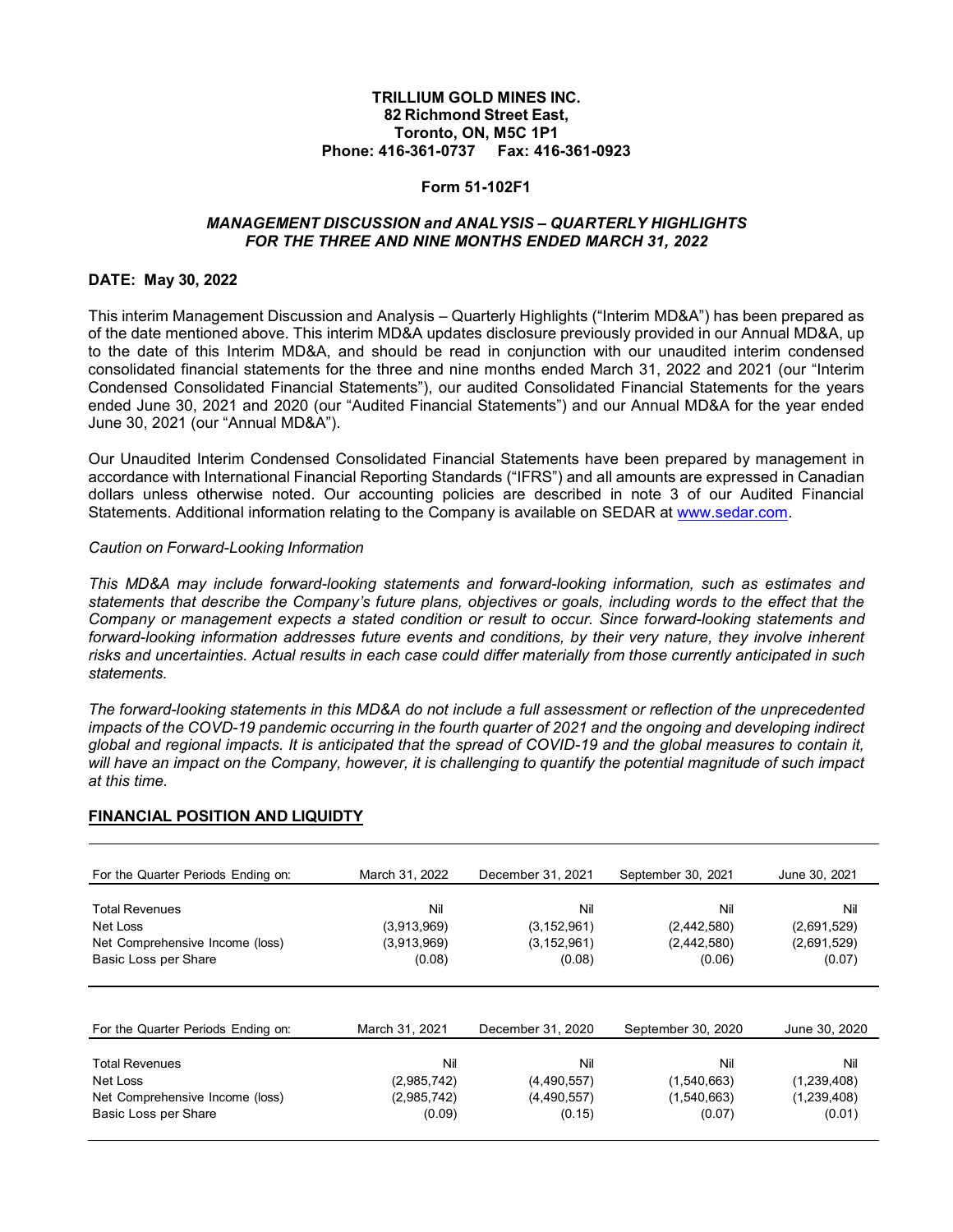## **Three months ended March 31, 2022, compared with three months ended March 31, 2021**

The Company recorded a net loss from operations of \$3,913,969 for the three months ended March 31, 2022, compared to a net loss from operations of \$2,985,742 for the three months ended March 31, 2021. Significant items making up the increase in net loss of \$928,227 for the three months ended March 31, 2022, as compared to the three months ended March 31, 2021 were as follows:

- Exploration and evaluation expenditures of \$2,945,696 (three months ended March 31, 2021 \$1,743,161) were incurred as the Company has resumed its exploration activities in fiscal 2022.
- Recognition of flow-through premium liability of \$304,883 (three months ended March 31, 2021 \$552,249) were incurred as the Company completed the required expenditures on its 2020 flow-through satisfying the liability.
- Marketing and investor relations of \$293,859 (three months ended March 31, 2021 \$849,132) were incurred as the Company has decreased activities on marketing, promotion, and investor relations in fiscal 2022.

## **Nine months ended March 31, 2022, compared with nine months ended March 31, 2021**

The Company recorded a net loss from operations of \$9,509,510 for the nine months ended March 31, 2022, compared to a net loss from operations of \$9,016,962 for the nine months ended March 31, 2021. Significant items making up the decrease in net loss of \$492,548 for the nine months ended March 31, 2022, as compared to the nine months ended March 31, 2021 were as follows:

- Exploration and evaluation expenditures of \$7,284,109 (nine months ended March 31, 2021 \$3,793,224) were incurred as the Company has increased its exploration activities in fiscal 2022.
- Marketing and investor relations of \$714,236 (nine months ended March 31, 2021 \$2,438,080) were incurred as the Company has decreased activities on marketing, promotion, and investor relations in fiscal 2022.
- Professional fees of \$332,390 (nine months ended March 31, 2021 \$759,682) were incurred as the Company has decreased its legal fees in fiscal 2022.
- Share-based compensation of \$885,215 (nine months ended March 31, 2021 \$1,273,261) were incurred due to the vesting of stock options granted. Share-based compensation will vary from period to period depending upon the number options granted and vested during a period and the fair value of the options.
- Loss of debt settlement of \$nil (nine months ended March 31, 2021 \$403,326) as the Company recognized a loss on debt settled with arms-length parties in 2020, which were not incurred in fiscal 2022.
- Recognition of flow-through premium liability of \$1,003,640 (nine months ended March 31, 2021 \$840,862) were incurred due to the increased exploration activities on qualified expenditures in fiscal 2022.

# **LIQUIDITY**

## **Operating Activities**

Net cash used in operating activities for the nine months ended March 31, 2022 was \$9,509,510 compared to \$9,016,962 for the nine months ended March 31, 2021. The decrease was mainly due to the decrease in marketing and investor relations and professional fees during the current period.

## **Investing Activities**

Net cash used in investing activities for the nine months ended March 31, 2022 was \$653,300 compared to \$1,472,961 for the nine months ended March 31, 2021. The decreased cash used was mainly due to cash payments on acquisition of exploration and evaluation assets of \$1,482,200 during the prior period compared to \$640,861 during the current period.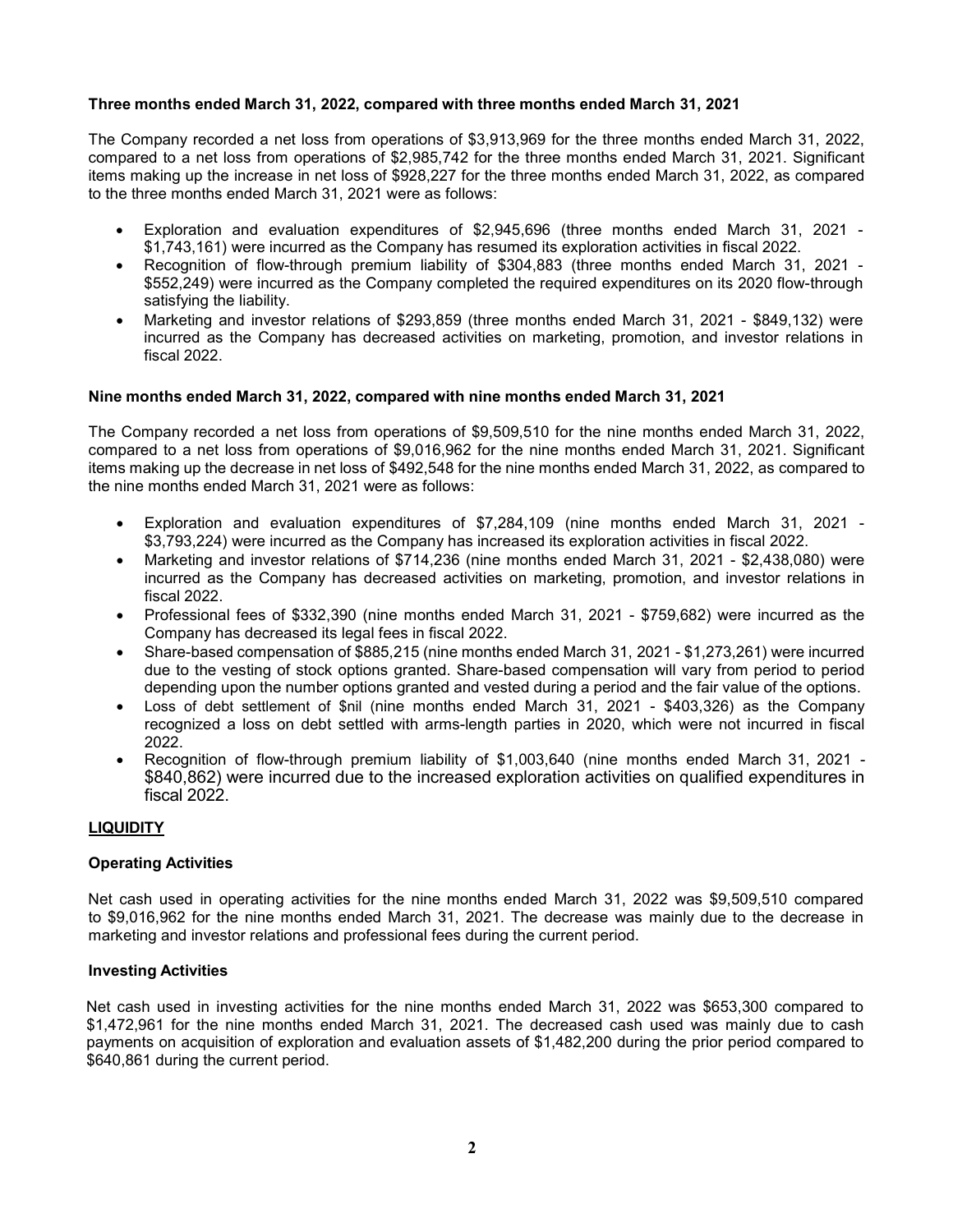## **Financing Activities**

Net cash used in financing activities for the nine months ended March 31, 2022 was \$7,013,584 compared to \$13,685,938 net cash derived for the nine months ended March 31, 2022. The Company completed a brokered private placement and gross received proceeds of \$7,491,845, and made payments for share issuance costs of 584,081 related to this share issuance and the June 28, 2021 private placement. Further the 530,000 warrants were exercised which provided funds of \$199,000.

## **Cash Resources and Going Concerns**

At March 31, 2022, the Company had a cash balance of \$4,064,321 (June 30, 2021 - \$6,738,742). The increase in total cash was mainly due to the completion of a private brokered placement of \$7,491,845 and offset by Company's active exploration activities during the period. The Company had a working capital of \$3,804,598 as at March 31, 2022 (June 30, 2021 - \$6,939,598).

The Company has no history of profitable operations and its exploration and evaluation projects are at an early stage. Therefore, the Company is subject to many risks common to comparable junior venture resource companies, including under-capitalization, cash shortages and limitations with respect to personnel, financial and other resources as well as a lack of revenues. To continue to maintain the property in the future, the Company will have to raise additional equity, debt, or form strategic partnerships; however, there cannot be any certainty that additional financing can be raised or strategic partnerships can be found.

## **OPERATIONS**

The Company's primary focus is gold exploration in the Red Lake, Ontario mining district.

# **EXPLORATION AND EVALUATION ASSETS**

#### **Newman Todd Project**

The schedule below outlines the costs incurred on the Newman Todd Project as at March 31, 2022:

|                                                |    | As at June 30,<br>2020                | <b>Additions/</b><br>(Writedowns)      | As at June 30,<br>2021                | <b>Additions/</b><br>(Writedowns)        | As at March 31,<br>2022         |
|------------------------------------------------|----|---------------------------------------|----------------------------------------|---------------------------------------|------------------------------------------|---------------------------------|
|                                                |    | \$                                    | \$                                     | \$                                    | \$                                       |                                 |
| <b>Acquisition</b>                             |    |                                       |                                        |                                       |                                          |                                 |
| Cash payments                                  |    |                                       | 700.000                                | 700,001                               |                                          | 700,001                         |
| Share issuance                                 |    |                                       | 975.000                                | 975.000                               |                                          | 975,000                         |
|                                                |    |                                       | 1,675,000                              | 1,675,001                             | 15,000                                   | 1,675,001                       |
|                                                |    | <b>Cumulative to</b><br>June 30, 2020 | <b>Expenditures</b><br>during the year | <b>Cumulative to</b><br>June 30, 2021 | <b>Expenditures</b><br>during the period | Cumulative to<br>March 31, 2022 |
| <b>Exploration and evaluation expenditures</b> |    | \$                                    | \$.                                    | \$                                    | \$.                                      | \$                              |
| Assays and reports                             | \$ | 1.363.866                             | \$<br>281.742                          | \$<br>1.645.608                       | \$<br>181.807                            | \$<br>1,827,415                 |
| Camp construction                              |    | 124,356                               | 431,630                                | 555,986                               | 281,550                                  | 837,536                         |
| Drilling                                       |    | 4,860,038                             | 2,252,028                              | 7,112,066                             | 1,863,677                                | 8,975,743                       |
| Environmental                                  |    | 291,336                               |                                        | 291,336                               |                                          | 291,336                         |
| Equipment installation                         |    | 101.950                               | 80.256                                 | 182.206                               |                                          | 182,206                         |
| Equipment and supplies                         |    |                                       | 314,501                                | 314,501                               | 242,649                                  | 557,150                         |
| Field expenses                                 |    | 1.206.969                             | 20.568                                 | 1.227.537                             |                                          | 1,227,537                       |
| General administration                         |    | 132,601                               | 88,663                                 | 221,264                               | 17,004                                   | 238,268                         |
| Metallurgy studies                             |    | 133,482                               |                                        | 133,482                               |                                          | 133,482                         |
| Geological consulting                          |    | 3,028,074                             | 254,423                                | 3,282,497                             | 259,042                                  | 3,541,539                       |
| Permitting                                     |    | 4,340                                 | 750                                    | 5,090                                 | 780                                      | 5,870                           |
| Reclamation                                    |    | 10.000                                |                                        | 10,000                                |                                          | 10,000                          |
| Resource estimation                            |    | 33,100                                |                                        | 33,100                                |                                          | 33,100                          |
| Surveys and geophysics                         |    | 15.068                                | 723                                    | 15,791                                | 6.387                                    | 22,178                          |
| Travel and accommodation                       |    | 480,250                               |                                        | 480,250                               |                                          | 480,250                         |
|                                                | s  | 11,785,430                            | \$<br>3,725,284                        | \$<br>15,510,714                      | \$<br>2,852,896                          | \$<br>18,363,610                |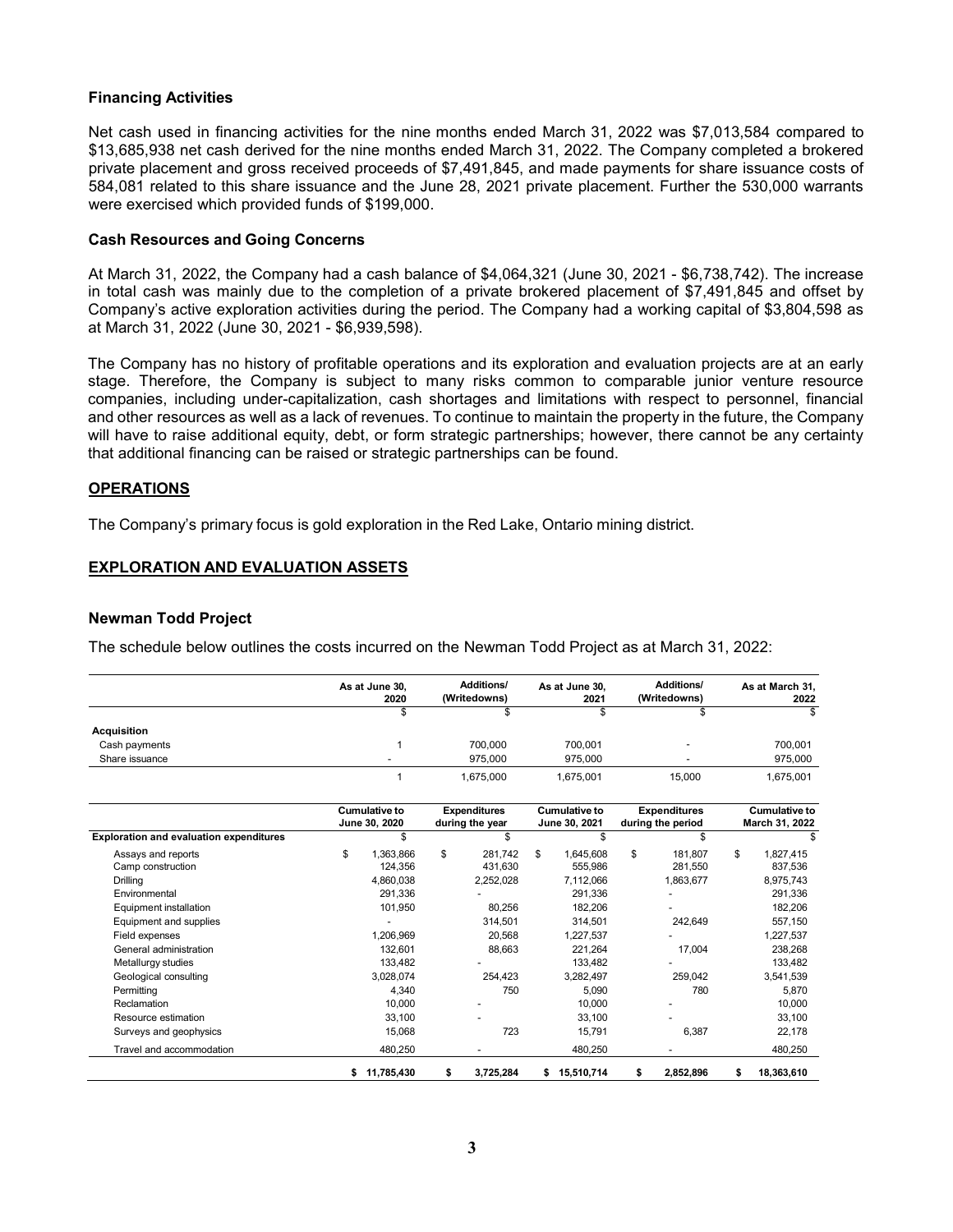## **Red Lake Gold Mining District, Ontario**

On June 28, 2019, the Company acquired certain exploration properties in the Red Lake Gold Mining District, Ontario. The Company controls two contiguous properties located in the Red Mining Lake District of Ontario.

The first property is held under an option agreement whereby the Company can acquire a 100% interest in the property, subject to a 1.5% NSR, by making cash payments based on the following schedule totaling \$100,000. The Company can purchase 1/2 of the NSR for \$400,000.

| Amount (CAD) | Due Date                                                          |
|--------------|-------------------------------------------------------------------|
| \$13,000     | Within 7 days after the effective date (November 21, 2018) (paid) |
| \$12,000     | On or before October 31, 2019 (paid)                              |
| \$15,000     | On or before October 31, 2020 (paid)                              |
| \$25,000     | On or before October 31, 2021 (paid)                              |
| \$35,000     | On or before October 31, 2022                                     |
|              |                                                                   |

The second property is not subject to any cash payments or royalties.

These two properties are collectively called the "Leo Property".

The schedule below outlines the costs incurred on the Leo Property as at March 31, 2022:

|                                                | As at June 30,<br>2020                | Additions/<br>(Writedowns)             | As at June 30,<br>2021                | Additions/<br>(Writedowns)               | As at March 31,<br>2022                |
|------------------------------------------------|---------------------------------------|----------------------------------------|---------------------------------------|------------------------------------------|----------------------------------------|
|                                                | \$                                    |                                        | \$                                    |                                          | S                                      |
| <b>Acquisition</b>                             |                                       |                                        |                                       |                                          |                                        |
| Acquisition costs                              | 1,127,698                             | 15,000                                 | 1,142,698                             | 55,000                                   | 1,197,698                              |
|                                                | 1,127,698                             | 15.000                                 | 1.142.698                             | 55.000                                   | 1,197,698                              |
|                                                | <b>Cumulative to</b><br>June 30, 2020 | <b>Expenditures</b><br>during the year | <b>Cumulative to</b><br>June 30, 2021 | <b>Expenditures</b><br>during the period | <b>Cumulative to</b><br>March 31, 2022 |
| <b>Exploration and evaluation expenditures</b> | \$                                    |                                        |                                       | J.                                       | S                                      |
| Drilling                                       |                                       |                                        |                                       | 814                                      | \$<br>814                              |
| General administration                         | 14.148                                | 14.852                                 | 29,000                                | 2.320                                    | 31.320                                 |
| Geological consulting                          | 19,631                                | 28.030                                 | 47.661                                | 4,000                                    | 51,661                                 |
| Permitting                                     |                                       | 4.313                                  | 4.313                                 | $\overline{\phantom{a}}$                 | 4.313                                  |
| Surveys and geophysics                         |                                       | 153.329                                | 153.329                               | $\overline{\phantom{a}}$                 | 153,329                                |
| Total exploration and evaluation expenditures  | 33,779                                | 200.524                                | 234.303                               | 7.134                                    | \$<br>241,437                          |

## **South-West Red Lake Properties and Shining Tree Property**

On May 5, 2020, the Company acquired the South-West Red Lake Properties and the Shining Tree Property.

Within the nine-month period following the closing date, May 5, 2020, the Company must:

- (a) Complete exploration expenditures on the South-West Red Lake Properties and the Shining Tree Property of not less than \$200,000.
- (b) Obtain a technical report prepared in accordance with National Instrument 43-101 Standards of Disclosure for Mineral Projects for one of the CS Properties (the "Technical Report").

In March 2021, the Company entered into an amended agreement to have the above conditions precedent to the Second Tranche be waived. On March 12, 2021, the Company issued 3,250,000 common shares with a fair value of \$1,608,750.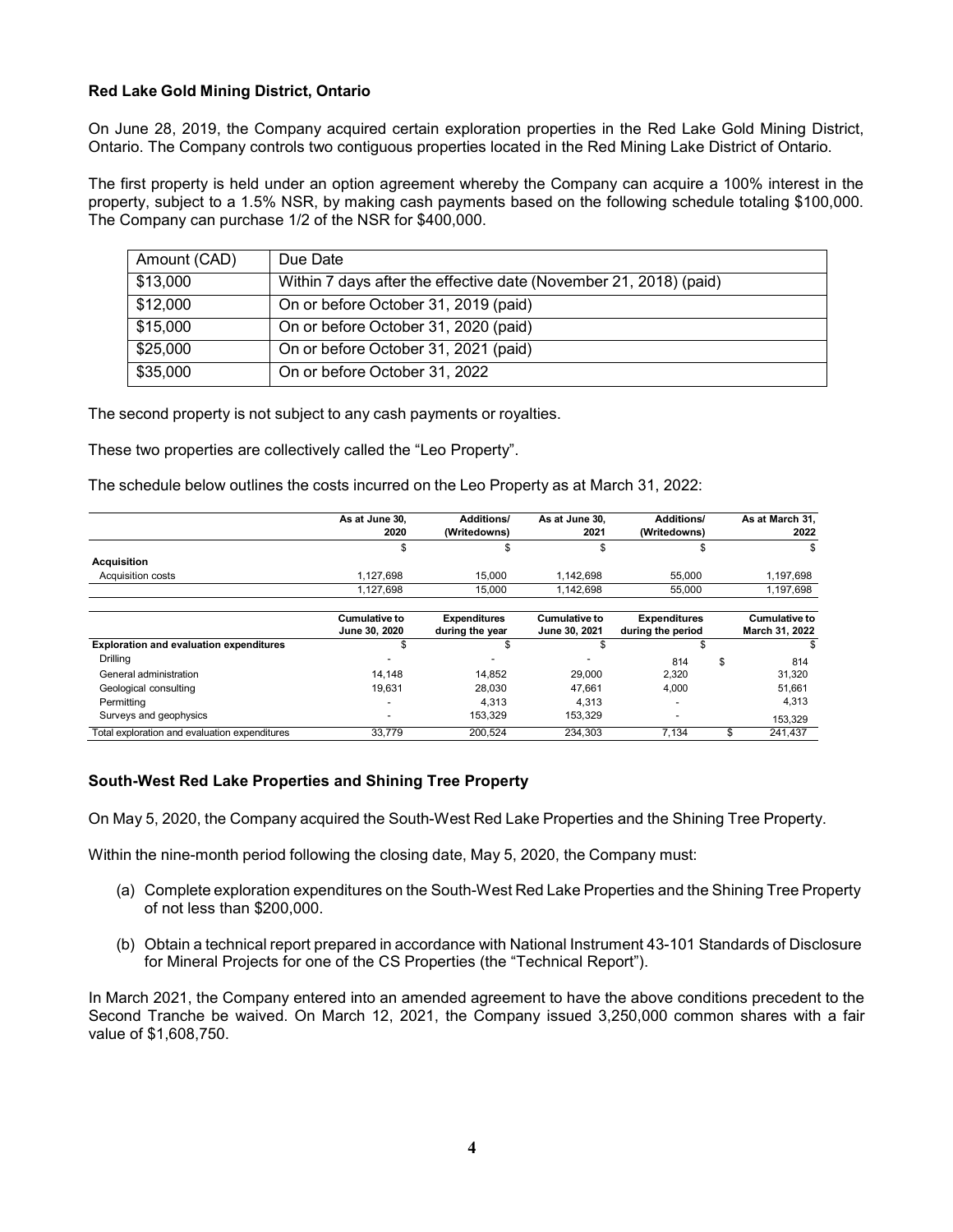The schedule below outlines the costs incurred on the South-West Red Lake Properties and Shining Tree Property as at March 31, 2022:

|                                                | As at June 30.<br>2020                | Additions/<br>(Writedowns)             | As at June 30.<br>2021                | Additions/<br>(Writedowns)               | As at March 31.<br>2022                |
|------------------------------------------------|---------------------------------------|----------------------------------------|---------------------------------------|------------------------------------------|----------------------------------------|
|                                                | S.                                    |                                        |                                       |                                          |                                        |
| <b>Acquisition</b>                             |                                       |                                        |                                       |                                          | S                                      |
| Acquisition costs                              | 3.280.303                             |                                        | 3.280.303                             |                                          | 3,280,303                              |
|                                                | 3.280.303                             |                                        | 3.280.303                             |                                          | 3,280,303                              |
|                                                | <b>Cumulative to</b><br>June 30, 2020 | <b>Expenditures</b><br>during the year | <b>Cumulative to</b><br>June 30, 2021 | <b>Expenditures</b><br>during the period | <b>Cumulative to</b><br>March 31, 2022 |
| <b>Exploration and evaluation expenditures</b> |                                       |                                        |                                       |                                          |                                        |
| Camp construction                              |                                       |                                        |                                       | 10                                       | 10                                     |
| Drilling                                       |                                       |                                        |                                       | 5,641                                    | 5,641                                  |
| General administration                         |                                       | 1.400                                  | 1.400                                 | 210                                      | 1,610                                  |
| Geological consulting                          |                                       | 9,530                                  | 9,530                                 | 5,600                                    | 15,130                                 |
| Surveys and geophysics                         |                                       | 131,664                                | 131.664                               |                                          | 131,664                                |
| Total exploration and evaluation expenditures  |                                       | 142.594                                | 142.594                               | 11,461                                   | 154.055                                |

#### **Caribou Creek, Moose Creek and Copperlode Properties**

On October 20, 2020, the Company entered into an asset purchase agreement to acquire certain claims (the "CMC Purchased Assets"). On December 4, 2020, the Company completed the acquisition.

In consideration for the CMC Purchased Assets, the Company paid an aggregate cash amount of \$180,000; issued an aggregate of 200,000 common shares valued at \$304,000 in the Company; and issued an aggregate of 200,000 common share purchase warrants entitling the holder thereof to purchase one common share per warrant at a price of \$5.00 per common share within two years from the closing date of the transaction.

The schedule below outlines the costs incurred on the Caribou Creek, Moose Creek and Copperlode Properties as at March 31, 2022:

|                                                | As at June 30,<br>2020                | <b>Additions/</b><br>(Writedowns)      | As at June 30.<br>2021                | <b>Additions/</b><br>(Writedowns)        | As at March 31.<br>2022                |
|------------------------------------------------|---------------------------------------|----------------------------------------|---------------------------------------|------------------------------------------|----------------------------------------|
|                                                | \$                                    |                                        |                                       |                                          |                                        |
| <b>Acquisition</b>                             |                                       |                                        |                                       |                                          |                                        |
| Cash payments                                  |                                       | 180,000                                | 180,000                               | $\overline{\phantom{0}}$                 | 180,000                                |
| Share issuance                                 |                                       | 304.000                                | 304,000                               |                                          | 304.000                                |
| Warrant issuance                               |                                       | 149,660                                | 149,660                               | -                                        | 149,660                                |
|                                                | ٠                                     | 633,660                                | 633,660                               | $\overline{\phantom{0}}$                 | 633,660                                |
|                                                | <b>Cumulative to</b><br>June 30, 2020 | <b>Expenditures</b><br>during the year | <b>Cumulative to</b><br>June 30, 2021 | <b>Expenditures</b><br>during the period | <b>Cumulative to</b><br>March 31, 2022 |
| <b>Exploration and evaluation expenditures</b> | \$                                    |                                        |                                       |                                          |                                        |
| Camp construction                              |                                       |                                        |                                       | 891                                      | 891                                    |
| General administration                         |                                       | 1.013                                  | 1.013                                 | 5,493                                    | 6,506                                  |
| Geological consulting                          |                                       | 7,350                                  | 7.350                                 | 6,600                                    | 13,950                                 |
| Surveys and geophysics                         |                                       |                                        |                                       | 37,755                                   | 37,755                                 |
| Total exploration and evaluation expenditures  |                                       | 8,363                                  | 8,363                                 | 50,739                                   | 59,102                                 |

## **Confederation Lake and Birch-Uchi Greenstone Belts**

On December 22, 2020, the Company signed an amended and restated purchased option agreement (the "Option Agreement") with a group of property owners. (the "Optionors") to acquire an undivided 100% interest in properties in the Confederation Lake and Birch-Uchi greenstone belts in the Red Lake District as well as properties in Larder Lake, Ontario and in the Matagami and Chibougamou areas of Quebec, subject to a 1.5% NSR over each property. Each such NSR will be subject to a buy-back option, at the election of the Company, for 50% of such royalty (being 0.75%) for cash consideration of \$500,000.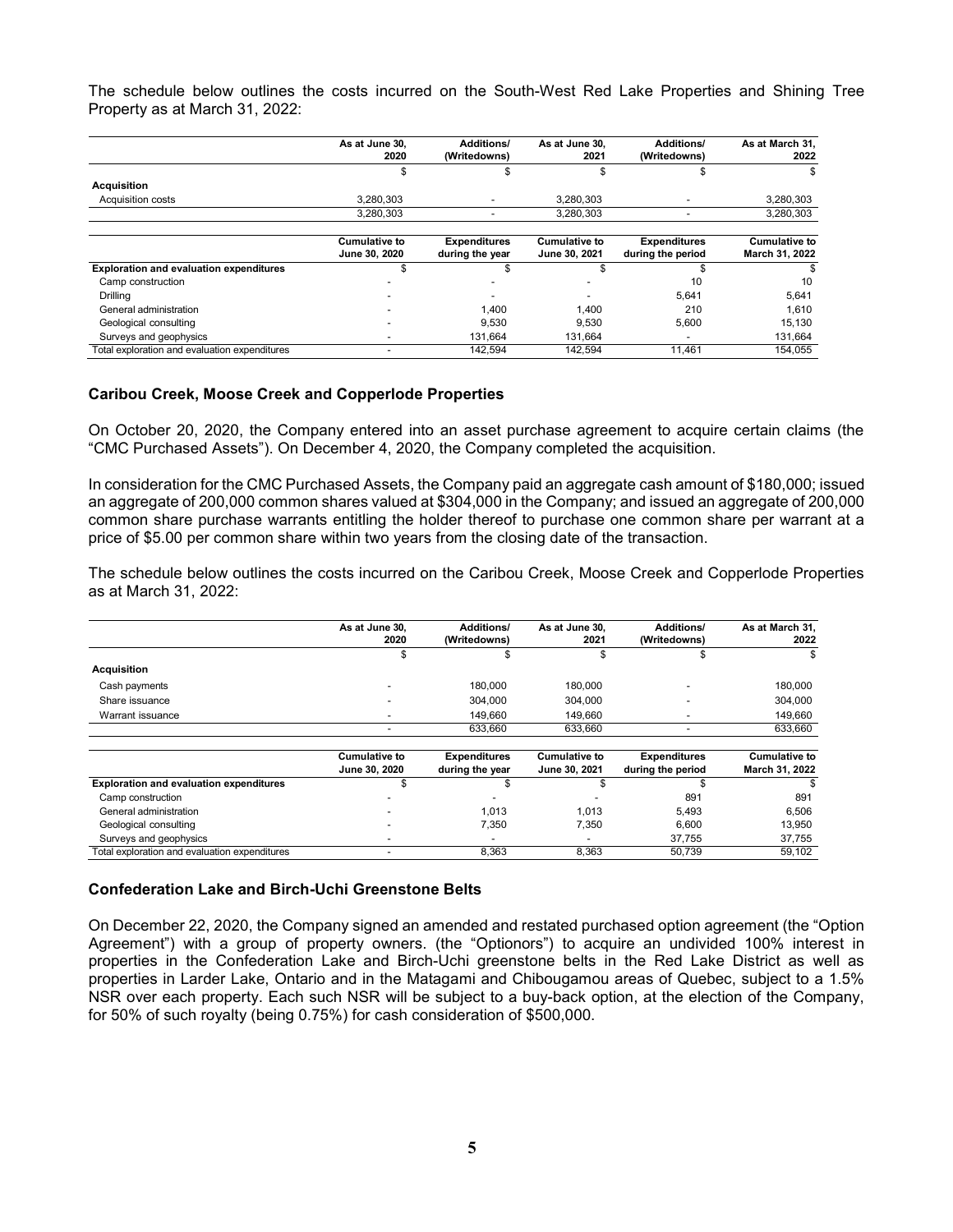As at March 31, 2022, the Company has the following future requirements to fulfill its obligation under the Option Agreement.

| <b>Asset</b>                            | Cash                                                                                                                                                                               | <b>Shares</b>                                                                                         |
|-----------------------------------------|------------------------------------------------------------------------------------------------------------------------------------------------------------------------------------|-------------------------------------------------------------------------------------------------------|
| Larder Lake<br>(Ontario)                | \$12,000 - Paid on December 23, 2020<br>\$15,000 - Paid on December 23, 2021<br>\$20,000 - Second Anniversary<br>\$40,000 - Third Anniversary                                      | 35,000 Common Shares - Issued on February 9, 2021<br>25,000 Common Shares - Issued on January 5, 2022 |
| Karas Lake<br>(Ontario)                 | \$8,000 - Paid on December 23, 2020<br>\$10,000 - Paid on December 29, 2021<br>\$15,000 - Second Anniversary<br>\$25,000 - Third Anniversary                                       | 25,000 Common Shares - Issued on February 9, 2021<br>25,000 Common Shares - Issued on January 5, 2022 |
| Birch/Uchi –<br>Swain Lake<br>(Ontario) | \$9,000 - Paid on December 23, 2020<br>\$2,200 - Paid on January 14, 2021<br>\$15,000 - Paid on December 23, 2021<br>\$20,000 - Second Anniversary<br>\$30,000 - Third Anniversary | 25,000 Common Shares - Issued on February 9, 2021<br>25,000 Common Shares - Issued on January 5, 2022 |
| Birch/Uchi-<br>Satterly<br>(Ontario)    | \$15,000 - Paid on December 23, 2020<br>\$20,000 - Paid on December 23, 2021<br>\$25,000 - Second Anniversary<br>\$40,000 - Third Anniversary                                      | 25,000 Common Shares - Issued on February 9, 2021<br>25,000 Common Shares - Issued on January 5, 2022 |
| Gerry Lake<br>(Ontario)                 | \$5,000 - Paid on December 23, 2020<br>\$10,000 - Paid on December 23, 2021<br>\$14,000 - Second Anniversary<br>\$24,000 - Third Anniversary                                       | 25,000 Common Shares - Issued on February 9, 2021<br>25,000 Common Shares - Issued on January 5, 2022 |
| Jamesie<br>(Quebec)                     | \$12,000 - Paid on December 23, 2020<br>\$16,000 - Paid on December 23, 2021<br>\$24,000 - Second Anniversary<br>\$35,000 - Third Anniversary                                      | 25,000 Common Shares - Issued on February 9, 2021<br>25,000 Common Shares - Issued on January 5, 2022 |
| SW Fenlon<br>(Quebec)                   | \$11,000 - Paid on December 23, 2020<br>\$15,000 - Paid on December 23, 2021<br>\$22,000 - Second Anniversary<br>\$30,000 - Third Anniversary                                      | 25,000 Common Shares - Issued on February 9, 2021<br>25,000 Common Shares - Issued on January 5, 2022 |
| Opawica River<br>(Quebec)               | \$13,000 - Paid on December 23, 2020<br>\$16,000 - Paid on December 23, 2021<br>\$20,000 - Second Anniversary<br>\$30,000 - Third Anniversary                                      | 25,000 Common Shares - Issued on February 9,<br>25,000 Common Shares - Issued on January 5, 2022      |

The schedule below outlines the costs incurred on the Confederation Lake and Birch-Uchi Greenstone Belts Properties as at March 31, 2022:

|                                                | As at June 30.<br>2020                | <b>Additions/</b><br>(Writedowns)      | As at June 30.<br>2021                | Additions/<br>(Writedowns)               | As at March 31,<br>2022                |
|------------------------------------------------|---------------------------------------|----------------------------------------|---------------------------------------|------------------------------------------|----------------------------------------|
|                                                | ъ                                     | \$                                     | \$                                    | \$                                       | \$                                     |
| <b>Acquisition</b>                             |                                       |                                        |                                       |                                          |                                        |
| Cash payments                                  |                                       | 87.200                                 | 87.200                                | 117.000                                  | 204,200                                |
| Share issuance                                 |                                       | 331.800                                | 331,800                               | 136.000                                  | 467,800                                |
|                                                |                                       | 419.000                                | 419.000                               | 253,000                                  | 672,000                                |
|                                                | <b>Cumulative to</b><br>June 30, 2020 | <b>Expenditures</b><br>during the year | <b>Cumulative to</b><br>June 30, 2021 | <b>Expenditures</b><br>during the period | <b>Cumulative to</b><br>March 31, 2022 |
| <b>Exploration and evaluation expenditures</b> |                                       |                                        |                                       |                                          | S                                      |
| General administration                         |                                       |                                        |                                       | 910                                      | 910                                    |
| Geological consulting                          |                                       | 12,713                                 | 12,713                                | 15,976                                   | 28,689                                 |
| Surveys and geophysics                         |                                       | -                                      |                                       | 47.409                                   | 47.409                                 |

Total exploration and evaluation expenditures - 12,713 12,713 62,485 77,088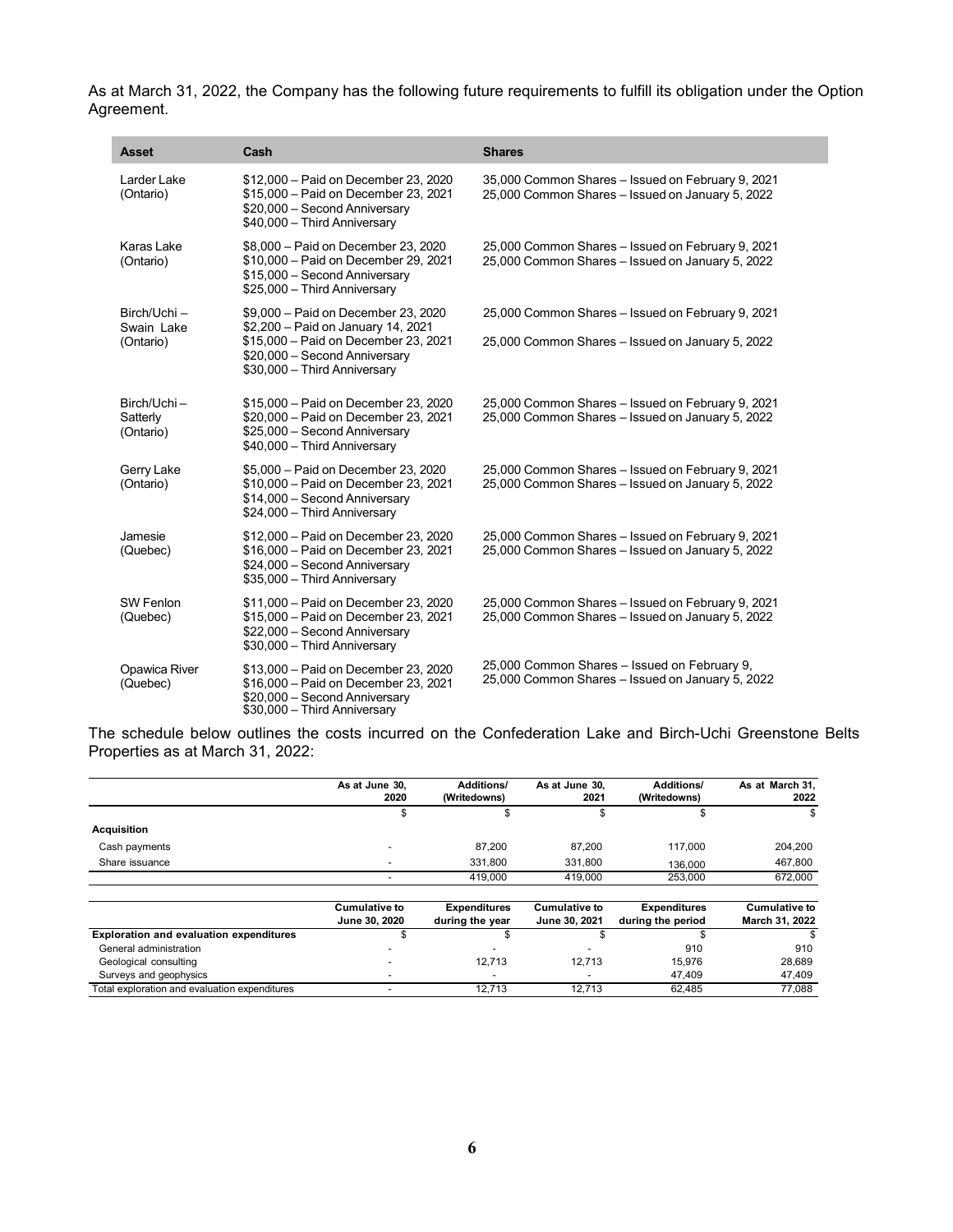# **Pistol Bay (Confederation Belt)**

On November 22, 2020, the Company signed an asset purchase agreement to acquire a 100% interest in the Confederation Lake Properties ("Confederation Belt" or "Purchased Assets") from Pistol Bay Mining Inc. ("Pistol Bay").

The purchase price of the Purchased Assets, other than the certain properties which are excluded (the "Exclusion Order Properties"), as defined below, shall be a cash amount of \$500,000. A working deposit of \$100,000 in cash was paid on November 23, 2020. On February 10, 2021, the remaining balance of \$400,000 was paid.

The Exclusion Order Properties include those Purchased Assets for which Pistol Bay has applied for an extension order or an exclusion order ("Exclusion Order") from the Ministry of Energy, Northern Development and Mines, extending the expiry date to complete and file assessment work, and/or to extend the expiry date of an unpatented claim, for a 12-month period beyond the current expiry date for such unpatented claim.

Prior to March 31, 2022, if an exclusionary asset ceases to be exclusionary Pistol Bay will notify the Company and if the Company wishes to purchase the asset it will become a closing asset ("Closing Asset"). The closing date will be ten business days after the later of the date of receipt of Exchange approval and the date of receipt of the Exclusion Order in respect of the applicable Closing Asset (the "Closing Date").

The purchase price of all Exclusion Order Properties is \$1,250,000 of the Company's common shares, based on the five day volume weighted average price, at the date that is two business days prior to the Closing Date. The applicable share consideration for each Closing Asset will be calculated using an agreed upon formula based on the hectares of the Closing Asset and will be payable over time with 1/3 payable four months following Closing Date of the applicable Closing Asset, 1/3 payable seven months following the Closing Date, and 1/3 payable ten months following the Closing Date.

If 90% of the Exclusion Order Properties become Closing Assets prior to March 31, 2022, the Company shall, within five business days (the "Satisfaction Date"), issue to Pistol Bay common shares, of which, the total number of shares is calculated using an agreed upon formula based on the hectares of the property (the "Completion Shares"). The applicable Completion Shares will be payable over time with 1/3 payable four months following the Satisfaction Date of the applicable Closing Asset, 1/3 payable seven months following the Satisfaction Date, and 1/3 payable ten months following the Satisfaction Date.

In January 2021 and April 2021, the Company signed an Acknowledgement, Assignment and Assumption Agreement, and an Amending Agreement respectively. The Company would assume all of Pistol Bay's cash payment commitments under its existing option agreements while Pistol Bay would retain its share issuance obligations.

As at March 31, 2022, the Company has the following future requirements to fulfill its obligation under the Amending Agreement.

| Amount   | Due Date                        |
|----------|---------------------------------|
| \$10,000 | Due on September 4, 2021 (paid) |
| \$20,000 | Due on September 4, 2022        |
| \$30,000 | Due on December 28, 2021        |

The schedule below outlines the costs incurred on the Pistol Bay Property as at March 31, 2022:

|                      | As at June 30,<br>2020   | <b>Additions/</b><br>(Writedowns) | As at June 30,<br>2021 | <b>Additions/</b><br>(Writedowns) | As at March 31,<br>2022 |
|----------------------|--------------------------|-----------------------------------|------------------------|-----------------------------------|-------------------------|
|                      |                          |                                   |                        |                                   |                         |
| <b>Acquisition</b>   |                          |                                   |                        |                                   |                         |
| Cash payments        | $\overline{\phantom{0}}$ | 500.000                           | 500.000                | 10.000                            | 510,000                 |
| Share issuance costs |                          |                                   |                        | 1.250.000                         | 1,250,000               |
|                      |                          | 500.000                           | 500.000                | 1,260,000                         | ,760,000                |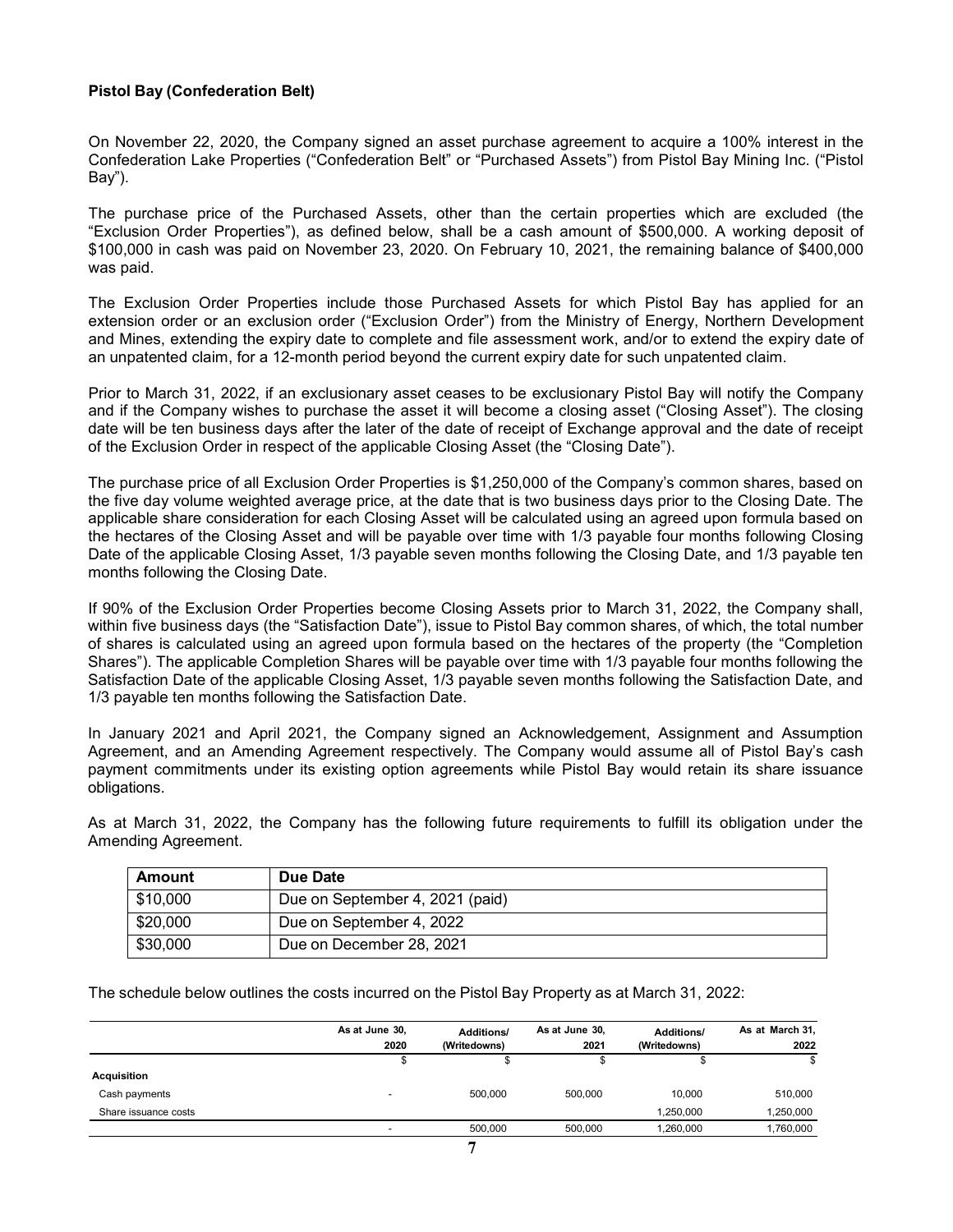|                                                | <b>Cumulative to</b><br>June 30, 2020 | <b>Expenditures</b><br>during the year | <b>Cumulative to</b><br>June 30, 2021 | <b>Expenditures</b><br>during the period | <b>Cumulative to</b><br>March 31, 2022 |
|------------------------------------------------|---------------------------------------|----------------------------------------|---------------------------------------|------------------------------------------|----------------------------------------|
| <b>Exploration and evaluation expenditures</b> | Φ                                     | æ                                      |                                       |                                          |                                        |
| Assays and reports                             |                                       | 61                                     | 61                                    | 152.144                                  | 152,205                                |
| Camp construction                              |                                       | -                                      |                                       | 1.366                                    | 1.366                                  |
| Equipment and supplies                         |                                       | 4.728                                  | 4.728                                 | 20.363                                   | 25.091                                 |
| General administration                         |                                       | 317                                    | 317                                   | 10.391                                   | 10,708                                 |
| Geological consulting                          |                                       | 91.127                                 | 91.127                                | 110.648                                  | 201.775                                |
| Surveys and geophysics                         |                                       | 62.943                                 | 62.943                                | 405.640                                  | 468,583                                |
| Total exploration and evaluation expenditures  |                                       | 159.176                                | 159.176                               | 700.552                                  | 859.728                                |

# **Rivard Property**

On July 31, 2020, the Company signed an asset purchase agreement to acquire the Rivard Property, contiguous to its NT Project, in the Red Lake Mining District, Ontario. The Rivard Property consists of one lease of six contiguous minerals claims. Upon completion of the transaction, Trillium will acquire a 100% interest in the property, subject to a 1.5% NSR, by completing cash payments totaling \$400,000 and issuing 400,000 common shares of the Company over 3.5 years. The Company has the right to repurchase  $\frac{1}{2}$  of the NSR (0.75%) for consideration of \$1,200,000, payable in cash or shares. In addition, the Company has a right of first refusal should the holders of the NSR sell the NSR in the future.

On May 25, 2021, the Company signed an amendment that on the closing date, and every six months thereafter until the aggregate cash amount of \$400,000 has been paid and the aggregate of 400,000 common shares have been issued, the Company shall:

- a) pay \$199,000 and issue 100,000 common shares on the closing date to the vendors in full and final satisfaction of the total Purchase Price payable to them and;
- b) pay an aggregate of \$33,500 payment to the vendors in such proportions as indicated on the amendment;
- c) issue and deliver share certificates representing an aggregate of 50,000 common shares to the vendors in such proportions as indicated on the amendment.

On July 7, 2021, the Company issued an aggregate of 100,000 common shares to the vendors with a fair value of \$95,000.

On November 26, 2021, the Company issued an aggregate of 50,000 common shares to the vendors with a fair value of \$44,500.

This property will be explored as an integral part of the NT Project.

As at March 31, 2022, the Company has the following future requirements to fulfill its obligation under the asset purchase agreement.

| <b>Common Shares</b> | <b>Amount</b>    | Due Date            |
|----------------------|------------------|---------------------|
| 100,000 (Issued)     | \$199,000 (Paid) | On the closing date |
| 50,000 (Issued)      | \$33,500 (Paid)  | November 26, 2021   |
| 50,000               | \$33,500         | May 26, 2022        |
| 50,000               | \$33,500         | November 26, 2022   |
| 50,000               | \$33,500         | May 26, 2023        |
| 50,000               | \$33,500         | November 26, 2023   |
| 50,000               | \$33,500         | May 26, 2024        |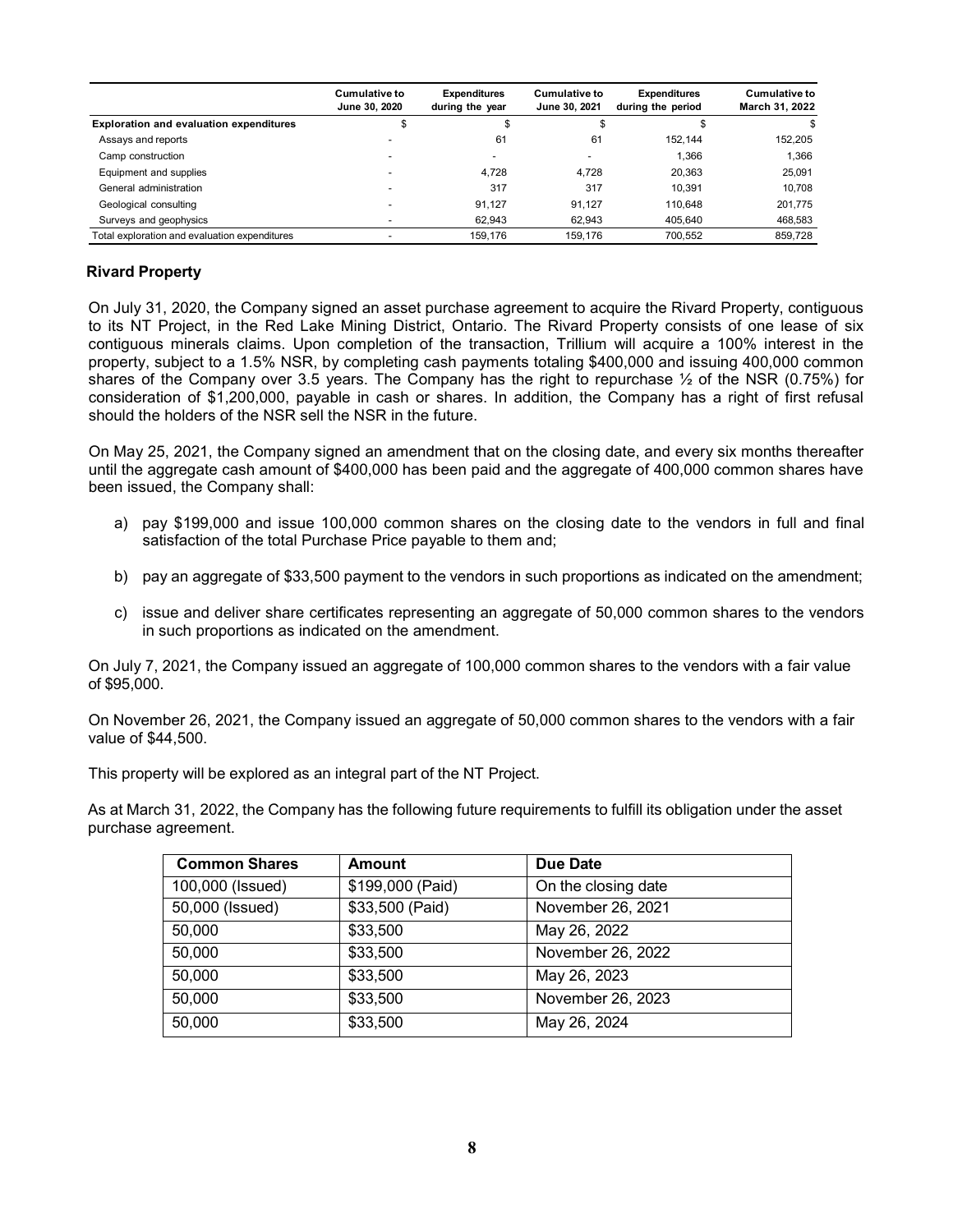The schedule below outlines the costs incurred on Rivard Property as at March 31, 2022:

|                                                | As at June 30,<br>2020                | <b>Additions/</b><br>(Writedowns)      | As at June 30,<br>2021                | <b>Additions/</b><br>(Writedowns)        | As at March 31,<br>2022                |
|------------------------------------------------|---------------------------------------|----------------------------------------|---------------------------------------|------------------------------------------|----------------------------------------|
|                                                | \$                                    |                                        |                                       |                                          |                                        |
| <b>Acquisition</b>                             |                                       |                                        |                                       |                                          |                                        |
| Cash payments                                  |                                       | 199,000                                | 199,000                               | 33,500                                   | 232,500                                |
| Share issuance                                 |                                       |                                        |                                       | 139,500                                  | 139,500                                |
|                                                |                                       | 199,000                                | 199,000                               | 173,000                                  | 372,000                                |
|                                                | <b>Cumulative to</b><br>June 30, 2020 | <b>Expenditures</b><br>during the year | <b>Cumulative to</b><br>June 30, 2021 | <b>Expenditures</b><br>during the period | <b>Cumulative to</b><br>March 31, 2022 |
| <b>Exploration and evaluation expenditures</b> | \$                                    | \$                                     | \$                                    | \$                                       |                                        |
| Assays and reports                             |                                       | 93,282                                 | 93,282                                | 116,038                                  | 209,320                                |
| Camp construction                              |                                       | 128,471                                | 128,471                               | 152,847                                  | 281,318                                |
| Drilling                                       |                                       | 695,485                                | 695,485                               | 619,741                                  | 1,315,226                              |
| Equipment and supplies                         |                                       | 102,296                                | 102,296                               | 207,738                                  | 310,034                                |
| Field expenses                                 |                                       | 113                                    | 113                                   |                                          | 113                                    |
| General administration                         |                                       | 16,632                                 | 16,632                                | 11,866                                   | 28,498                                 |
| Geological consulting                          |                                       | 96,274                                 | 96,274                                | 119,388                                  | 215,662                                |
| Permitting                                     |                                       | 3,125                                  | 3,125                                 |                                          | 3,125                                  |
| Surveys and geophysics                         |                                       | 723                                    | 723                                   | 2,738                                    | 3,461                                  |
| Total exploration and evaluation expenditures  |                                       | 1,136,401                              | 1,136,401                             | 1,230,356                                | 2,366,757                              |

## **Gold Centre Property**

On August 31, 2020, Trillium Gold Ontario Inc. ("Trillium Ontario"), a wholly owned subsidiary of the Company, signed a carried interest joint venture agreement ("Joint Venture Agreement") with Rupert Resources Ltd. ("Rupert"). Pursuant to the Joint Venture Agreement, Trillium Ontario will obtain an 80% participating interest in the Gold Centre property and Rupert will have a 20% carried participating interest. The Gold Centre property consists of one lease containing seventeen mineral claims in the Red Lake Mining District, Ontario and Rupert has granted a 1.5% NSR on the property to a third party. In order to maintain its 80% participating interest in the property, the Company is required to:

- upon receiving drill permits, spend \$2,000,000 each year for five years on the property and spend \$500,000 per year thereafter; and
- issue four tranches of 500,000 common shares of the Company to Rupert, for a total of 2,000,000 common shares over the course of three years following the closing date.

The drill permits were received February 3, 2021. On February 23, 2021, the Company issued 500,000 shares to Rupert with a fair value of \$740,000.

The schedule below outlines the costs incurred on Gold Centre Property as at March 31, 2022:

|                                                | As at June 30,                        | <b>Additions/</b>                      | As at June 30,                        | <b>Additions/</b>                        | As at March 31,                        |
|------------------------------------------------|---------------------------------------|----------------------------------------|---------------------------------------|------------------------------------------|----------------------------------------|
|                                                | 2020                                  | (Writedowns)                           | 2021                                  | (Writedowns)                             | 2022                                   |
|                                                | \$                                    | \$                                     | \$                                    | \$                                       | \$                                     |
| <b>Acquisition</b>                             |                                       |                                        |                                       |                                          |                                        |
| Share issuance                                 |                                       | 740,000                                | 740,000                               | 240,000                                  | 980,000                                |
|                                                |                                       | 740,000                                | 740,000                               | 240,000                                  | 980,000                                |
|                                                | <b>Cumulative to</b><br>June 30, 2020 | <b>Expenditures</b><br>during the year | <b>Cumulative to</b><br>June 30, 2021 | <b>Expenditures</b><br>during the period | <b>Cumulative to</b><br>March 31, 2022 |
| <b>Exploration and evaluation expenditures</b> | \$                                    | \$                                     | \$                                    | \$                                       |                                        |
| Assays and reports                             |                                       |                                        |                                       | 77,746                                   | 77,746                                 |
| Camp construction                              |                                       | 5.492                                  | 5.492                                 | 2.593                                    | 8.085                                  |
| Drilling                                       |                                       | 208.883                                | 208.883                               | 2,071,189                                | 2,280,072                              |
| Equipment and supplies                         |                                       | 21,825                                 | 21,825                                | 23,646                                   | 45,471                                 |
| General administration                         |                                       | 37,997                                 | 37,997                                | 11,371                                   | 49,368                                 |
| Geological consulting                          |                                       | 82,654                                 | 82,654                                | 179,005                                  | 261,659                                |
| Permitting                                     |                                       | 4,813                                  | 4,813                                 |                                          | 4,813                                  |
| Total exploration and evaluation expenditures  |                                       | 361,664                                | 361,664                               | 2.365.550                                | 2,727,214                              |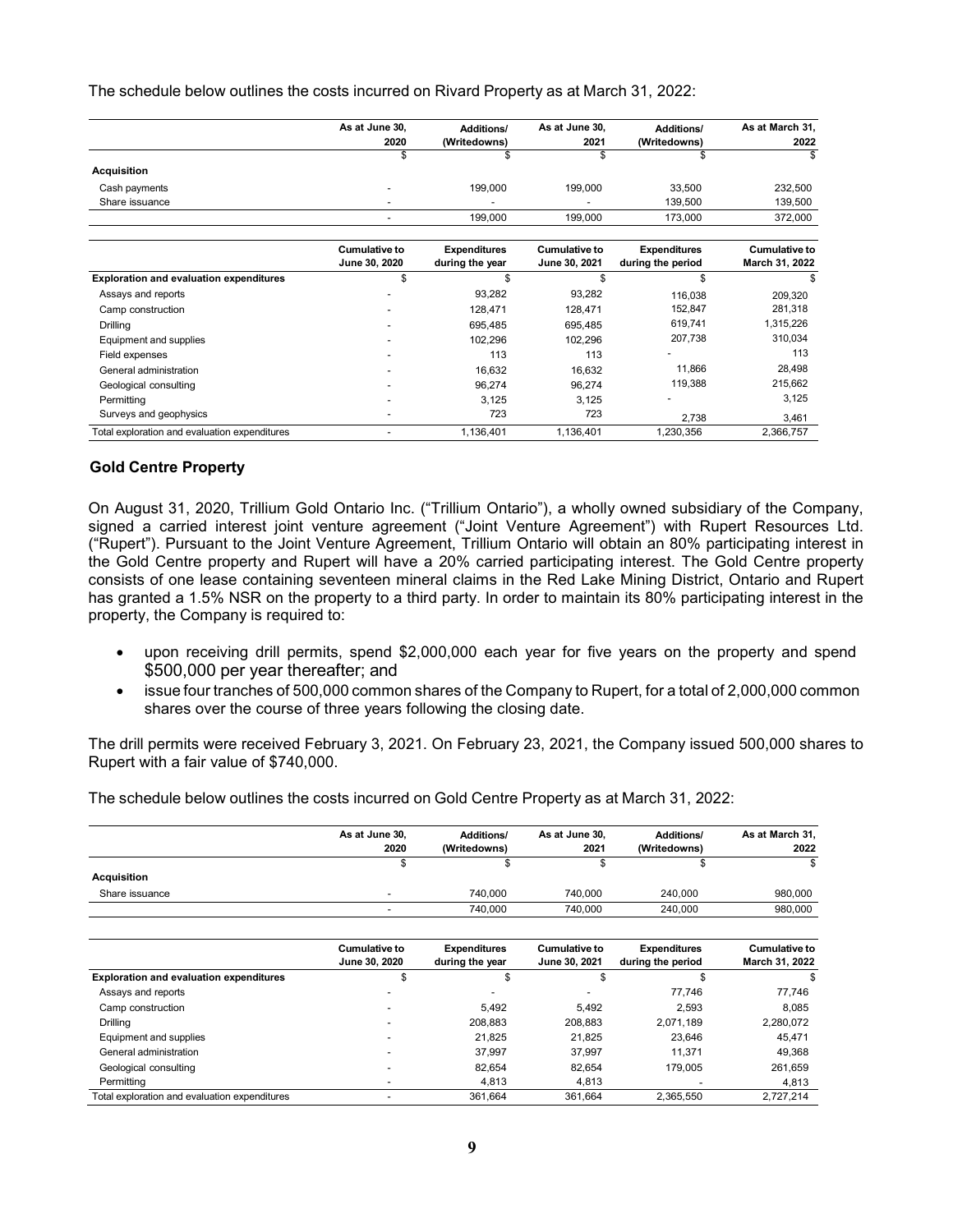## **Willis Property**

On August 30, 2021, the Company entered into an agreement to acquire thirteen contiguous patented mineral claims for a total of 229 hectares, collectively known as the "Willis Property", situated southwest of and contiguous to the Company's NT Project. Upon completion of the transaction, the Company acquired 100% interest in the Willis Property, subject to a 2% net smelter returns (NSR) royalty (the "Royalty"), by completing payments totaling \$425,359, and an aggregate of 400,000 common shares in the capital of the Company. The Company has the right to repurchase one-half of the Royalty (1%) for consideration of \$1,200,000, payable in cash or shares. In addition, the Company has a right of first refusal should the holders of the Royalty choose to sell the Royalty in the future. The transaction was completed on October 26, 2021.

The schedule below outlines the costs incurred on the Willis Property as at March 31, 2022:

|                                                | As at June 30,<br>2020                | <b>Additions/</b><br>(Writedowns)      | As at June 30,<br>2021         | <b>Additions/</b><br>(Writedowns)        | As at March 31,<br>2022         |
|------------------------------------------------|---------------------------------------|----------------------------------------|--------------------------------|------------------------------------------|---------------------------------|
|                                                | æ                                     |                                        |                                |                                          |                                 |
| <b>Acquisition</b>                             |                                       |                                        |                                |                                          |                                 |
| Cash payments                                  |                                       |                                        |                                | 425.359                                  | 425,359                         |
| Share issuance                                 |                                       |                                        |                                | 256,000                                  | 256,000                         |
|                                                |                                       |                                        |                                | 681,359                                  | 681,359                         |
|                                                | <b>Cumulative to</b><br>June 30, 2020 | <b>Expenditures</b><br>during the year | Cumulative to<br>June 30, 2021 | <b>Expenditures</b><br>during the period | Cumulative to<br>March 31, 2022 |
| <b>Exploration and evaluation expenditures</b> | \$                                    | \$                                     | \$                             |                                          |                                 |
| General administration                         |                                       |                                        |                                | 1.126                                    | 1,126                           |
| Total exploration and evaluation expenditures  |                                       |                                        |                                | 1,126                                    | 1,126                           |

# **EXPLORATION UPDATE**

For further information on the Company's active projects please see the Company's news releases all of which are available on [www.sedar.com, a](http://www.sedar.com/)nd on the Company's website at [www.trilliumgold.com.](http://www.trilliumgold.com/)



Figure 1: Regional map showing all Trillium Gold controlled projects in the Red Lake District, including the LOI properties (as of March *31, 2022).*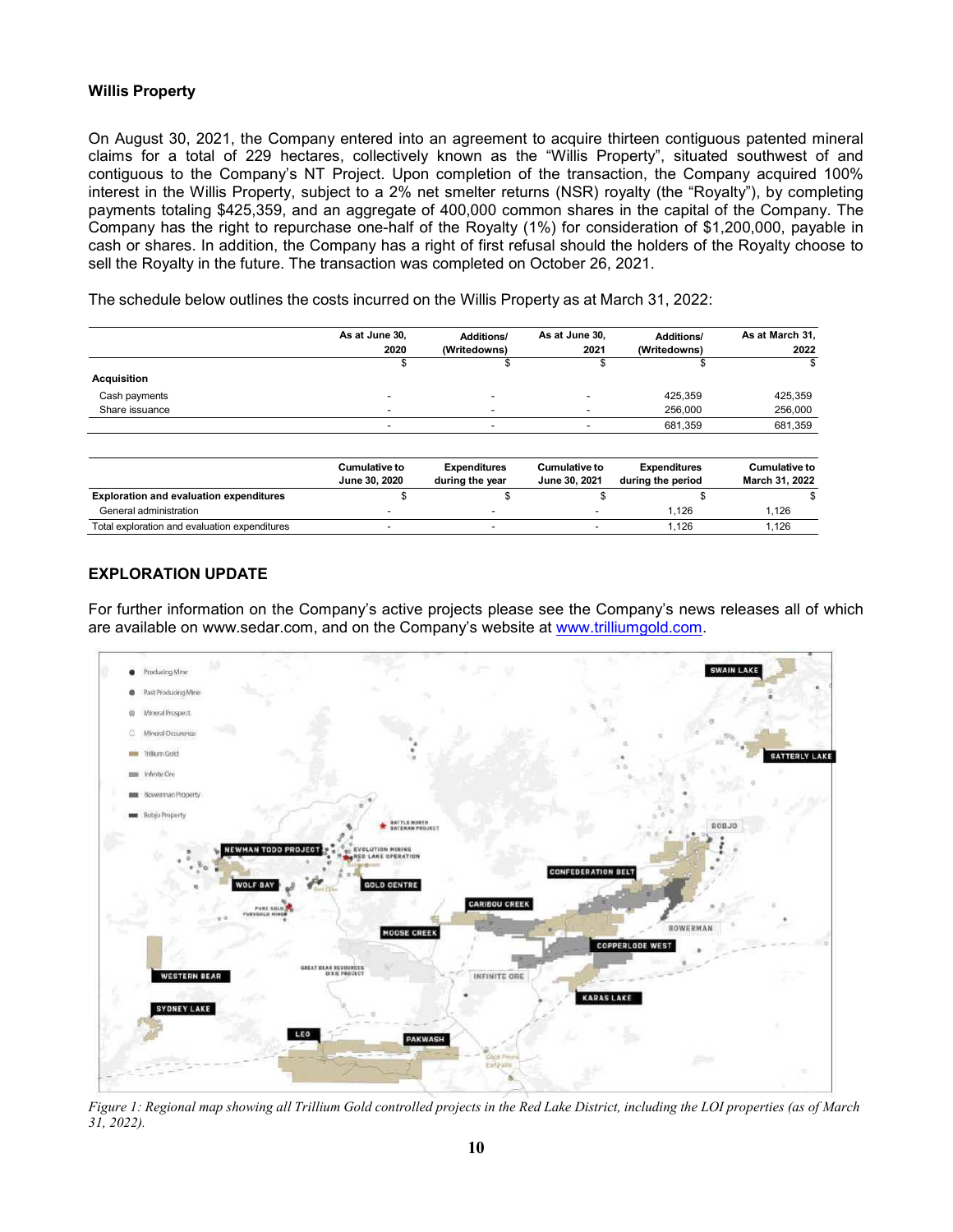Drilling continued through the third Quarter 2022 on the greater Newman Todd Complex (Newman Todd and Rivard combined), with 5,302 metres of core drilling in 13 drill holes. (7 holes on Newman Todd, 6 holes on Rivard). Drilling included the completion of hole NT21-204, holes NT22-205 to NT22-208A, and initial core from NT22-209. On Rivard, drilling included RV21-37 to a partial RV21-42. Total drilling on the greater Newman Todd Complex by the Company to the end of Q3- 2022, since restarting in July 2020, now stands at 28,847 metres.

Drilling during the third quarter, on the NT Zone, continued to focus on testing east-west fault trends and associated veining within the south-central portion of the NT Zone. This was followed by testing for historical mineralization along extensions of the Main Zone and Camp Faults eastward toward the contact with the ultramafic rocks in the east portion of the property. Other drilling was to infill and expand on resources outlined in the hanging-wall in the geological model. This drilling intersected fault structures with minor amounts of quartz veining and refined the ultramafic contact. Partial assay results have been received for these holes. On the west side of the Newman Todd property, drilling was targeted below the visible gold (VG) intersection of 4metres @ 24.2 g/t Au in the previously drilled NT21-202 hole. In the south area of property, drilling was done to test the footwall area of NT Zone, and the southwest zone on the Rivard property.

Drilling on the Rivard portion of the project saw holes RV22-37 to RV22-42 completed during this period. This drilling targeted below and along strike from previous hole RV21-34 and the 2021 VG1 and VG2 channel sampling areas, which returned numerous elevated assay results. Again, only partial assay results have been received. Drilling was also undertaken in the northeast targeting vein areas with high assay results from historical surface work and the westward extension of the Main Zone fault.

During Q2 and Q3 (October 2021 to March 2022), complete drill hole results for NT21-195 up to and including NT21-203 and RV21-36A were received and news released. Notable results include the lower portion of NT21- 196 with 75 metres @ 1.86 g/t Au drilled in the Main Zone area, including 1.45 metres @ 35.86 g/t Au. In addition, NT21-196 also returned numerous significant assay results in the top portion of the hole. NT21-202 drilled in the south-central area of the property, returned a significant assay intercept of 4 metres @ 24.2 g/t Au including 1.15 metres @ 73.67 g/t Au in Rivard style veining associated within a newly defined east-west fault corridor more than 400 metres southwest along the NT Zone from the Main Zone Fault. This hole was part of the program to test for gold mineralization along east-west structures cutting through the south portion of the NT Zone.

Two stand out results in the lower portion of RV21-36A were received in a sparsely drilled deep portion of the southwest NT Zone; 0.45 metres @ 17.50 g/t Au from 695.35 metres, and 1.0 metre @ 22.60 g/t Au from 705 metres. These intercepts confirm the presence of east west shearing with related gold-bearing quartz veining within the deeper portion of the southwest area of the NT Zone and assist in extending the mineralization limits. Some of the more significant results, received this Quarter, are included in the Table below.

| <b>Hole Number</b> | From (m) | To (m) | Width (m) | Gold $(g/t)$ |
|--------------------|----------|--------|-----------|--------------|
| NT21-195           | 200      | 200.5  | 0.5       | 15.2         |
| NT21-196           | 25.25    | 25.6   | 0.35      | 13.1         |
| NT21-196           | 155.5    | 162    | 6.5       | 3.02         |
| NT21-196           | 226      | 232    | 6         | 4.18         |
| and                | 231      | 232    | 1         | 21.8         |
| NT21-196           | 241      | 316    | 75        | 1.86         |
| Incl.              | 242      | 243    | 1         | 12.2         |
| Incl.              | 247      | 262.5  | 15.5      | 4.6          |
| and                | 258      | 259.45 | 1.45      | 35.86        |
| NT21-197           | 420      | 448    | 28        | 1.85         |
| Incl.              | 437.55   | 442    | 4.45      | 5.08         |
| and                | 439.4    | 440.15 | 0.75      | 24.3         |
| NT21-199           | 120.75   | 135.4  | 14.65     | 1.09         |
| Incl.              | 123      | 124    | 1         | 6.09         |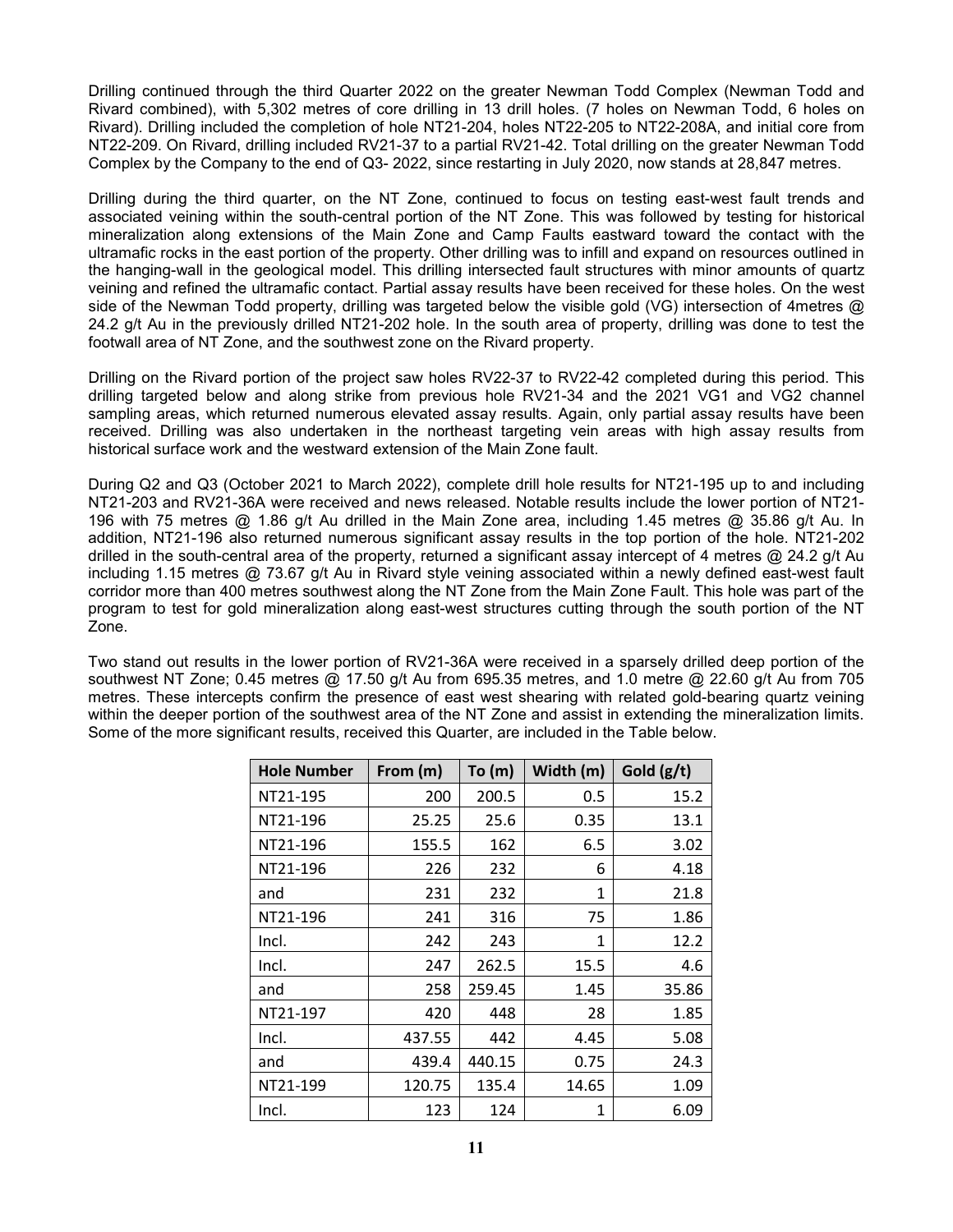| <b>Hole Number</b> | From (m) | To(m)  | Width (m)    | Gold $(g/t)$ |
|--------------------|----------|--------|--------------|--------------|
| NT21-201           | 215      | 216    | $\mathbf{1}$ | 24.8         |
| NT21-202           | 151      | 156    | 5            | 2.58         |
| Incl.              | 152      | 153    | $\mathbf{1}$ | 11.1         |
| NT21-202           | 262      | 266    | 4            | 24.2         |
| Incl.              | 262.85   | 264    | 1.15         | 73.67        |
| NT21-203           | 83.25    | 85     | 1.75         | 8.51         |
| Incl.              | 83.85    | 84.53  | 0.68         | 21.4         |
| RV21-36A           | 695.35   | 695.80 | 0.45         | 17.50        |
| RV21-36A           | 704      | 716    | 12           | 3.08         |
| Incl.              | 705      | 706    | 1.00         | 22.60        |



*Figure 1: Newman Todd Complex geology and structural interpretation with drillhole gold assays up to and including NT21-203 and RV21- 36A*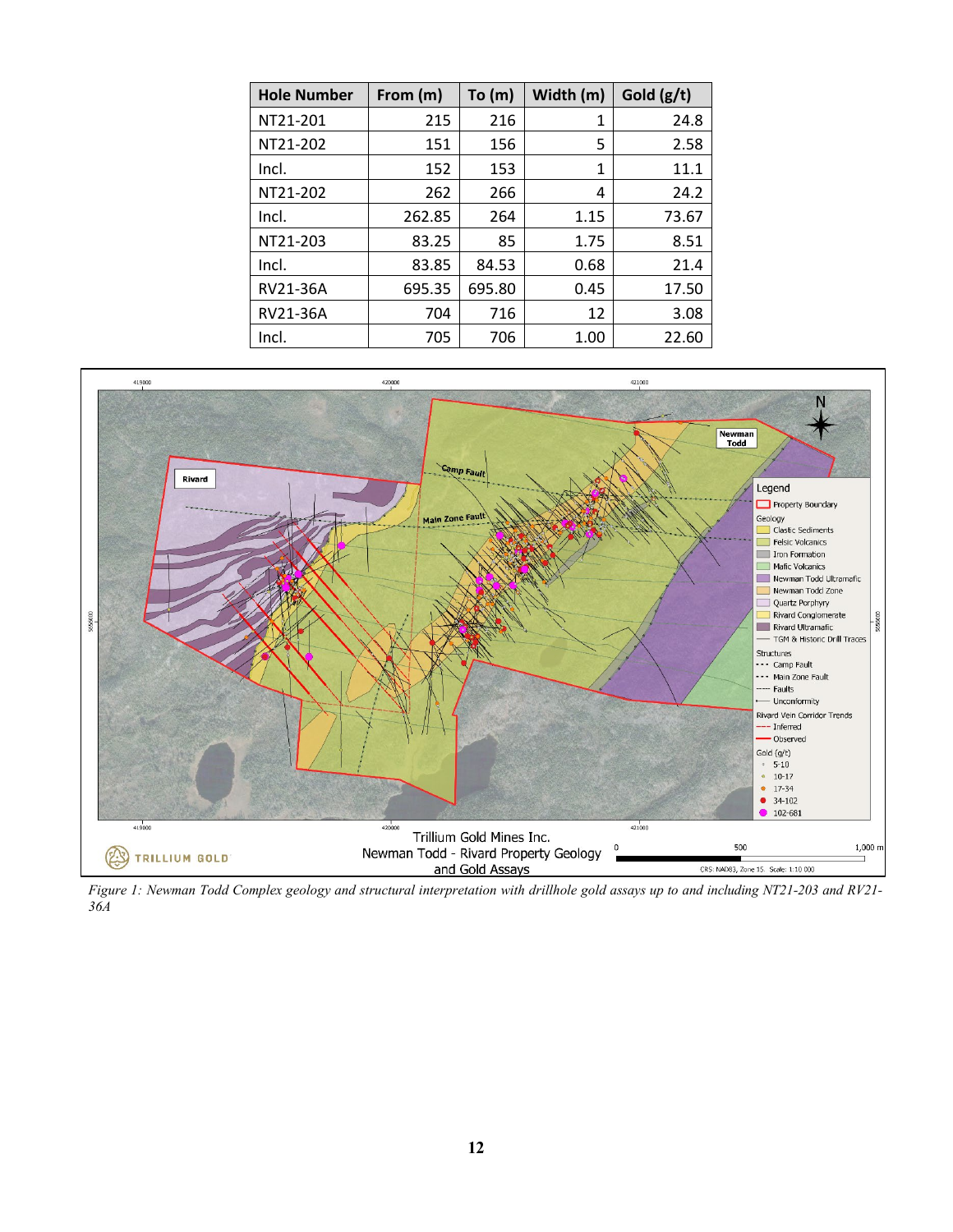## **Willis Property**

Work activity on the Willis Property commenced with an initial reconnaissance trip in late October, 2021. This initial assessment showed a high percentage of outcropping rock along the eastern shoreline, and in the east and south areas of the property, in area of the south limb of synform feature with associated NT Zone related banded stromatolite and chemical sediments (iron formation and cherts) as indicated on government maps. The western portion of the property in the area of NT Zone southwest trend includes swampy and low ground, with reduced outcroppings.

No other work has been done on the Willis property to date, however, work activities planned for Q4 2022 and Q1 2023 will include further reconnaissance, prospecting and mapping, outcrop washing and sampling with the objective of an initial drill program late in 2022.

Previously, drilling on the Newman Todd Complex continued through the first quarter 2022 on the greater Newman Todd Complex, for 579 metres of core drilling in 3 drill holes. Total drilling by the Company on the greater Newman Todd Complex, at the end of Q1- 2022, now stands at 20,180 metres. The low first quarter drilling total is attributable to a severe wildfire season in the Red Lake District that ultimately resulted in a forced work stoppage mandated by the Ontario Government under an Emergency Area Order restricting access to the NT project area. Drilling stopped at Newman Todd on July 12, 2021 and was only able to resume on September 28, 2021 resulting in only 14 drilling days in the quarter.

Drilling during the first quarter, on the NT Zone, continued to focus on the Main Zone Fault and Camp Fault areas, under Abate Lake, testing in and around the NT20-169 intercept of 15.41 g/t gold over 7.05m. Also tested were the east-west oriented structures that have been recognized as significant controls to the gold mineralization in the NT Zone as well as more regionally. The Rivard drill only completed the final hole (RV21- 36A) during this period, targeting the southwest extension area of the NT Zone, before the drill was stood down, in order to focus on the Main Zone Fault area. Historical drilling on Rivard had a very narrow focus and was mostly completed to less than 100m vertical depths. The Company's longer holes were drilled to intersect multiple veins, determining their orientation and continuity and to further expand on mineralization in the NT Zone to the southwest.

During the drilling hiatus, complete drill hole results up to and including NT21-194 and RV21-36 were received. The stand-out result was from NT21-194 with a significant interval of 9m @ 19.73 g/t gold representing the interpreted up-plunge continuation of the high-grade intercept in NT20-169 of 7.05m @ 15.41 g/t gold.

Beginning in Q3-2021, a detailed study looking at a number of historical and current drill holes was initiated: to determine the mineralization types in the NT Zone and to look in more detail at the breccias to determine any discernible pattern in them; to determine the NT Zone gold mineralization paragenesis; and to ultimately better understand the gold mineralization controls. A much better understanding of the gold mineralization was gathered. major findings include:

- Recognition that higher grades and wider zones are associated with an increase in the intensity of greyish silica alteration and sulphide-magnetite mineralization;
- Recognition that the NT Zone comprises a series of northeast-southwest trending blocks cut by east-west faults and felsic tuffs at the boundaries; and
- confirmation that high-grade gold mineralization is associated with quartz veining and where no veining was logged previously, it was found upon subsequent inspection.

Visual results from the "fan hole" series drilling, testing the new structural interpretation of high-grade mineralization control, was successful in that it is seen that the NT Zone, in the Main Zone Fault area, has been broken into series of fault-bounded blocks that have been slightly rotated and pulled apart. This was consistent with the results of the detailed study of historical core that was begun in Q3 2021. This further supported the thesis that the east/west faulting has a significant impact on both the geometry of the NT Zone and enrichment of the gold mineralization. Throughout the 9 months of 2021 to date, the Company has suffered a significant assay lab slowdown, ultimately up to almost a three month wait for results. When it was determined that the original assay lab could not resolve the backlog in a timely manner, the Company decided to change assay labs. This included having backlogged samples, not yet in the preparation stream at the first lab removed and sent to the new lab. This decision had an immediate effect of significantly decreased turnaround times, but the bulk of the assay results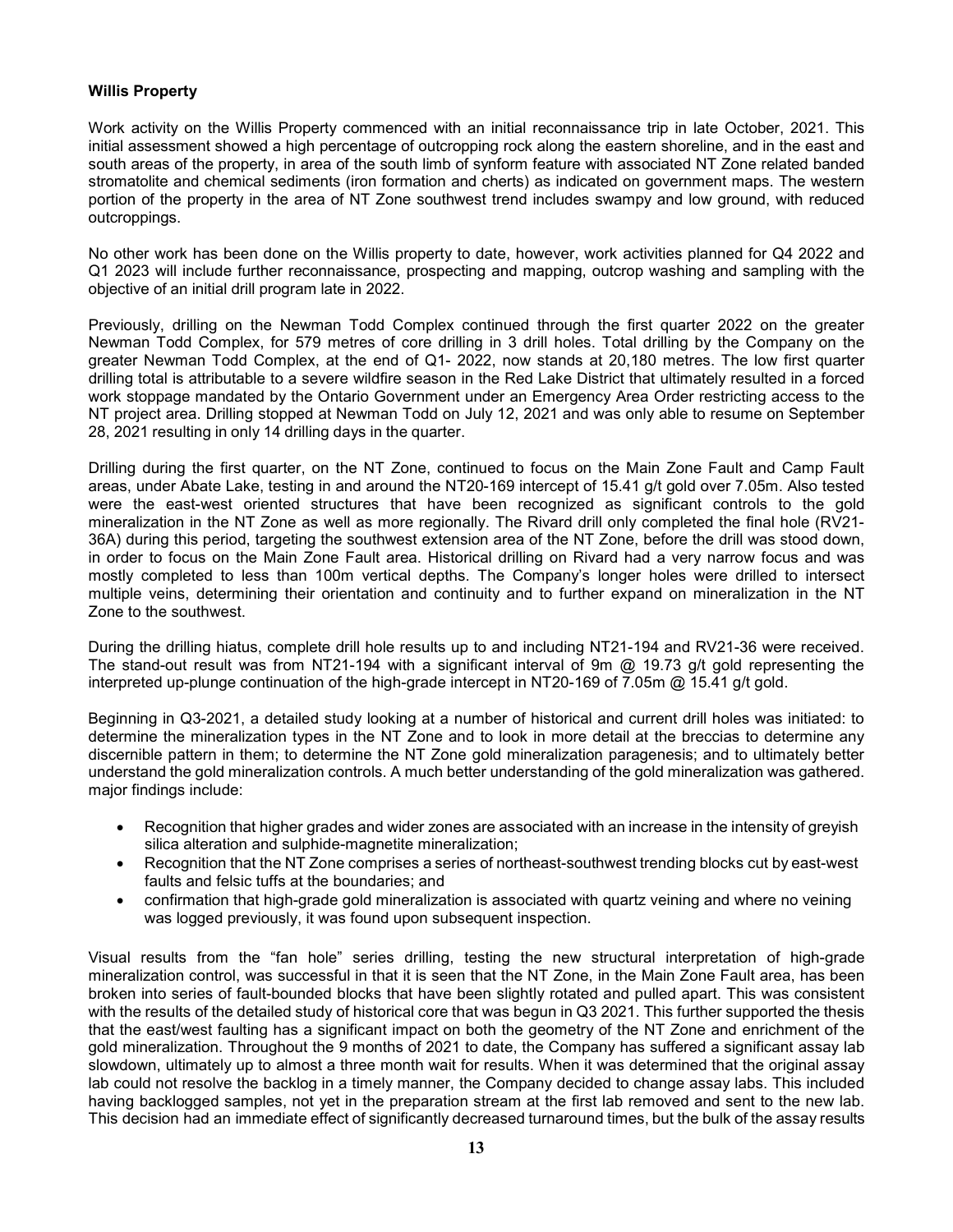only started returning in mid-April. Despite changing assay labs and initially seeing a relatively quick assay turnaround, the Company again saw a significant increase in wait times for assay results. By the end of June, the majority of assays from the Q4 2021 drilling were still outstanding and results from the Q3 2021 drilling were still being received. Only through the lack of drilling in Q1 2022 did the assays catch up to real-time. This continues to be an industry-wide issue.

On May 3, 2021, the Company received its second Early Exploration Permit for drilling, outcrop stripping and channel sampling on Rivard. By the end of Q1-2022, the outcrop stripping had progressed significantly with several outcrops having high-resolution drone photo mosaics made. Mapping and channel sampling continued once the Emergency Area Order was rescinded. Results all remained pending.

In May 2021, an airborne magnetic survey was commissioned over the Newman Todd and Rivard properties. This work was completed with the final data received in late-July 2021.

With the exploration block model, high-resolution heli-magnetic survey and the recent structural and mineralization modelling proving successful, these are now being used to guide the exploration drilling for in-filling and expanding on the NT Zone mineralization and on-going interpretation is now giving better definition to the NT Zone structure and mineralization geometry, as a result.

## **Gold Centre Project**

During Q3 2022, drilling commenced on January 17, 2022, after the Christmas break. A total of 1,601 metres were drilled with the completion of hole GC21-07, suspended prior to the break, from 1157 metres to a final depth of 1316 metres, and completion of hole GC22-08 to 1,442 metres. Drilling was suspended February 25 after hole GC22-08, and the diamond drill was exchanged for a larger unit for the next phase of the Gold Centre Drilling Plan. The completion of GC22-08 concludes the drilling as proposed in the 2021 Drilling Plan.

During the Quarter, 1,842 assays (excluding QA/QC samples) were received from Activation Laboratories. These assays completed results for holes GC21-01 to GC21-06, drilled in 2021 and parts of GC21-07 and GC22-08. The Significant results are presented in the following table:

| Hole    | From (m) | To(m)  | Length (m) | Au (ppm) |
|---------|----------|--------|------------|----------|
| GC21-01 | 85.97    | 86.3   | 0.33       | 0.378    |
| GC21-01 | 782      | 782.58 | 0.58       | 8.35     |
| GC21-01 | 801      | 802.5  | 1.5        | 0.631    |
| GC21-01 | 802.5    | 803.3  | 0.8        | 0.763    |
| GC21-01 | 938.6    | 939.45 | 0.85       | 0.579    |
| GC21-01 | 961      | 962    | 1          | 0.277    |
| GC21-01 | 964.5    | 965    | 0.5        | 0.195    |
| GC21-02 | 988.5    | 989.5  | 1          | 2.29     |
| GC21-07 | 1233.5   | 1235   | 1.5        | 0.648    |
| GC22-08 | 1319.25  | 1320   | 0.75       | 1.68     |
| GC22-08 | 1320     | 1321   |            | 0.708    |

Holes GC22-07 and GC22-08 further delineated the Huston sedimentary and Balmer Mafic volcanic lithologies. As in previous holes in the program, the contact is fairly planar, and displayed strong to intense proximal silica and sericite alteration above and below the contact.

The best assay reported during Q3 2022 was 0.58 metres  $@$  8.35 g/t Au in hole GC21-03, within a gabbrohosted narrow sheared zone and associated quartz – carbonate vein at 782.0 metres. Further examination of the cut core of this sample revealed approximately 25 small (>0.25mm) visible gold specks and grains arranged in a linear fashion, approximately 2mm wide, as well as adjacent finely disseminated arsenopyrite.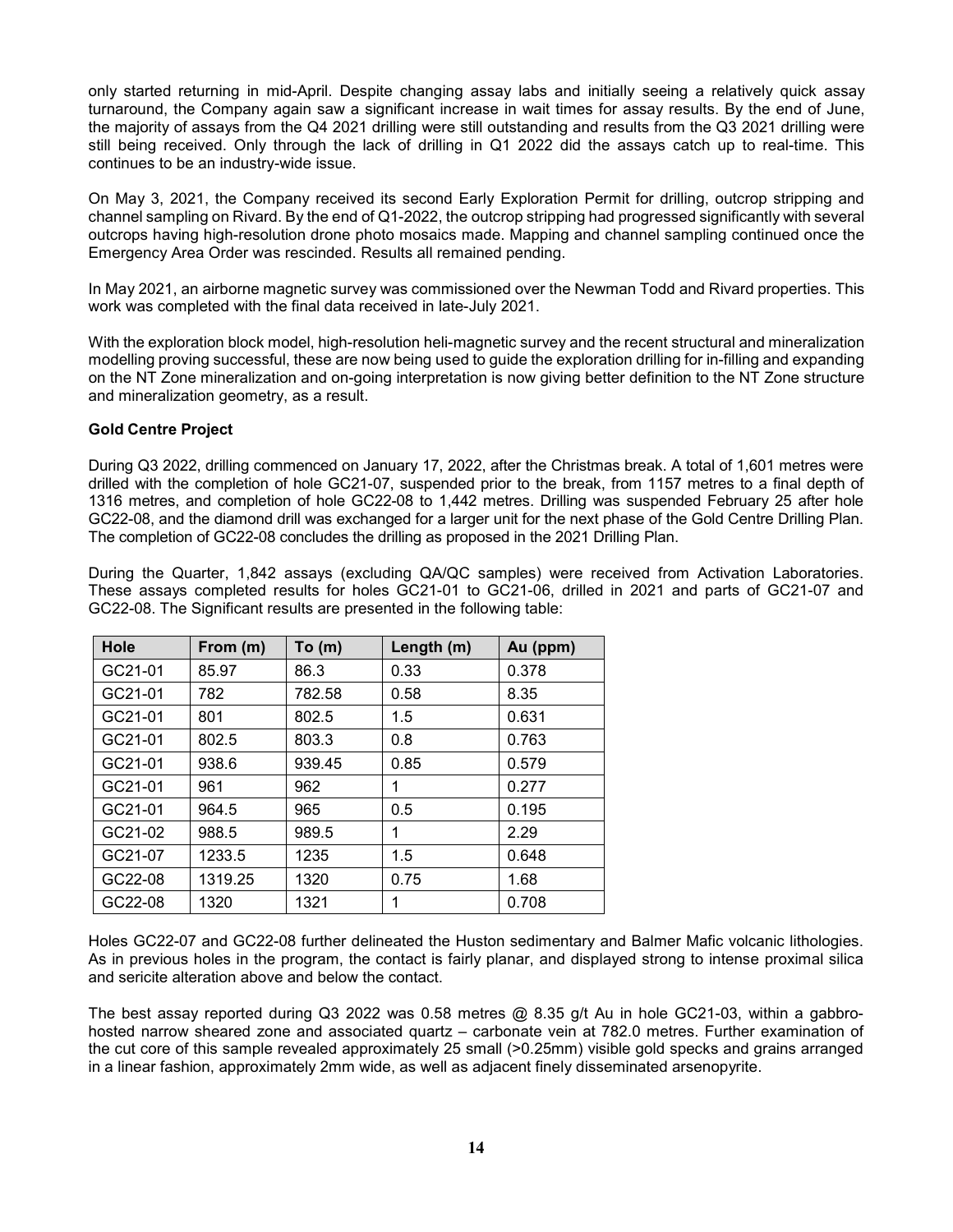The majority of anomalous gold assays returned in the Gold Centre Project occurs within the Balmer Intrusive Suite (gabbroic) rocks in the footwall of the Balmer Mafic Volcanic Assemblage, as well as quartz feldspar porphyry (QFP) dykes, also within the footwall. Alteration within the QFP dykes typically consists of silicification and sericite. Up-dip within this stratigraphic package, anomalous gold values have been intersected to the north of the Gold Centre Property on the neighbouring Conquest Resources Limited Alexander Property, where an intersection of 0.53m @ 31.25 g/t Au was encountered in hole CR-11-051, and 1.5m @ 12.67 g/t Au in hole CR-10-042. Most of the anomalous gold values are associated with up to several % arsenopyrite and / or pyrrhotite or pyrite observed in the host lithologies.

The next phase of drilling will be targeted mainly on modeled up-plunge projections of the High Grade Zone mineralization from the adjacent Evolution Mining Red Lake Operation.

During Q1 2022, drilling continued, but similar to Newman Todd, it was disrupted from July 21 to September 2, 2021 under a region-wide Implementation Order restricting hazardous work in the field. A total of 2,057 metres were drilled in 3 holes (1 complete and 2 partial) for a project total of 3,384 metres.

The Balmer-Huston contact is a relatively planar feature and is now being successfully predicted in the drilling. Again, alteration, fracturing, veining, and sulphides are all present at this contact as well as in a number of sections throughout the Balmer sequence rocks. These characteristics are similar to those seen at another company's project immediately to the west.

Also identified in the Balmer Assemblage, are a gabbroic intrusive (possible sill) and a felsic porphyry, both associated with significant gold intercepts.

The drill program will consist of approximately 8 drill holes for about 8,000 metres in the northern portion of the Lease. Also included in the work will be investigations of some of the historical holes to ascertain their suitability for re-entry and extensions. The concept of the exploration plan is to intersect the Red Lake Mine stratigraphy at shallower depths in the north then begin to follow them down-dip deeper to the south.

#### **Confederation Belt and Caribou Creek, Moose Creek, Copperlode West and Karas Lake Properties**

Results of the SGH sampling outlined high priority targets on every grid for follow-up once the 2022 spring thaw is finished. During this past Quarter, sample material collected for SGH analyses on Block 2 and Block 3 was also submitted to the lab for conventional multi-element analysis and yielded some initial confirmation of the SGH-generated gold anomalies with several samples showing gold concentrations well above background crustal abundance. These samples also provided some additional positive trends and patterns for base metals on the properties.

Results from the geological prospecting work completed in the summer of 2021 were encouraging. A maximum value of 1.23 ppm gold was associated with felsic volcaniclastics near the north end of Fly Lake, and the majority of the remaining 26 samples with detectable gold returned anomalous gold values ranging from 0.005 – 0.277 ppm Au.

Detailed plans for extensive 2022 exploration work, including ranked drill target areas, soil sampling, prospecting and mapping, assaying and lithogeochemical sampling have been developed through on-going synthesis of historical data and 2021 lab and field work results. With the LOI for acquisition of the Infinite Ore Eastern Vision Project, these plans now cover all of Trillium's contiguous Confederation Belt properties covering a significant portion of the greenstone belt.

In May 2021, the Spatiotemporal Geochemical Hydrocarbon (SGH) soil sampling program had begun, using Fladgate Exploration Consulting to perform the fieldwork. By the end of Q1-2022, all but four sets of results had been received. The final results were received in late-October. The SGH method is a cost-effective technique of prioritizing targets and can be used over a wide variety of soil types, in areas not amenable to conventional soil sampling. A total of 3,259 samples were taken on 17 grids located throughout the property. Targets were developed from interpretation of the structures, lithologies and past work with a focus on gold.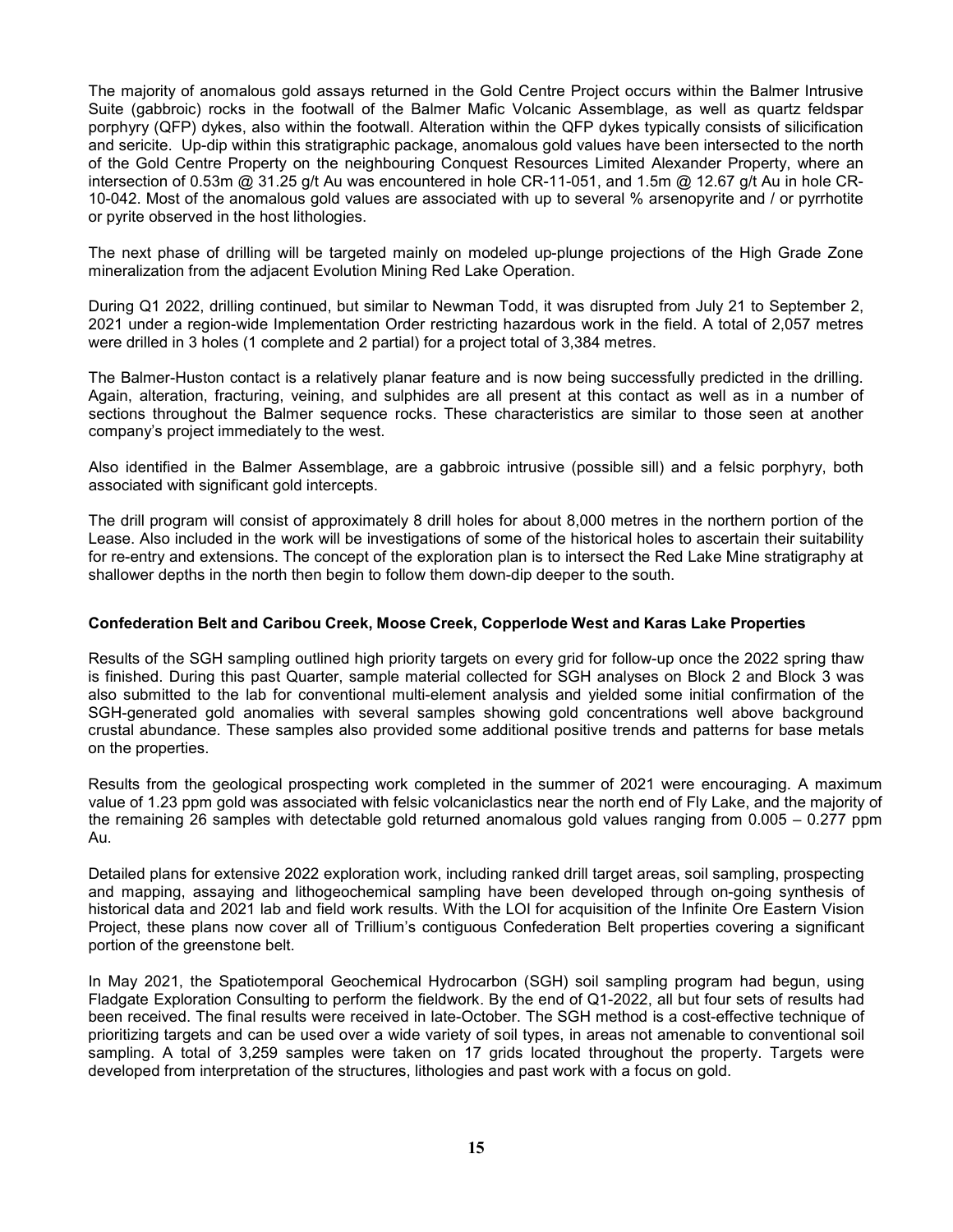

Figure 3: Regional map showing Trillium Gold's Confederation Belt projects, soil SGH sampling grids and anomalies to be assessed.

## **Leo Project**

No work was performed on this property during the Quarter.

In November 2020, an application was submitted for an Early Exploration Permit to undertake an overburden and bedrock sampling reverse circulation drilling program. Early in January 2021, the application was put on hold by the Ministry of Energy, Northern Development and Mines (ENDM) to facilitate further First Nations consultations on the proposed work program.

Subsequent to the initial hold, the ENDM placed an indefinite hold on the Permit application. With little headway on consultation, the Permit application was withdrawn voluntarily by the Company in May 2021 to facilitate meaningful discussions with the concerned First Nation to proceed, unencumbered by the pending permit approval. Assurance was provided from ENDM that, upon application, the claim tenure would be protected during this time.

On November 5, 2021, the request for Exclusion of Time for Aboriginal Consultation was submitted to the Provincial Mining Recorder. Although no official acknowledgement has been received by Trillium Gold Mines, the claims are being put on hold as they fall within the 30-day window prior to their anniversary dates.

#### **Satterly Lake and Swain Lake**

These two properties are isolated claim blocks north of the Confederation Belt project. In the Uchi belt. Early in April 2022, an additional small block of claims was acquired, contiguous with and expanding the Satterly Project.

During the Quarter, preparation work for upcoming Summer 2022 exploration activities was completed including designing a soil grid, prospecting grids, and a sampling strategy. Compilation work and recommendations for follow-up work was completed in 2021. The Satterly Lake property was covered by an airborne magnetic survey and the results received in late July 2021. No other work performed in 2021.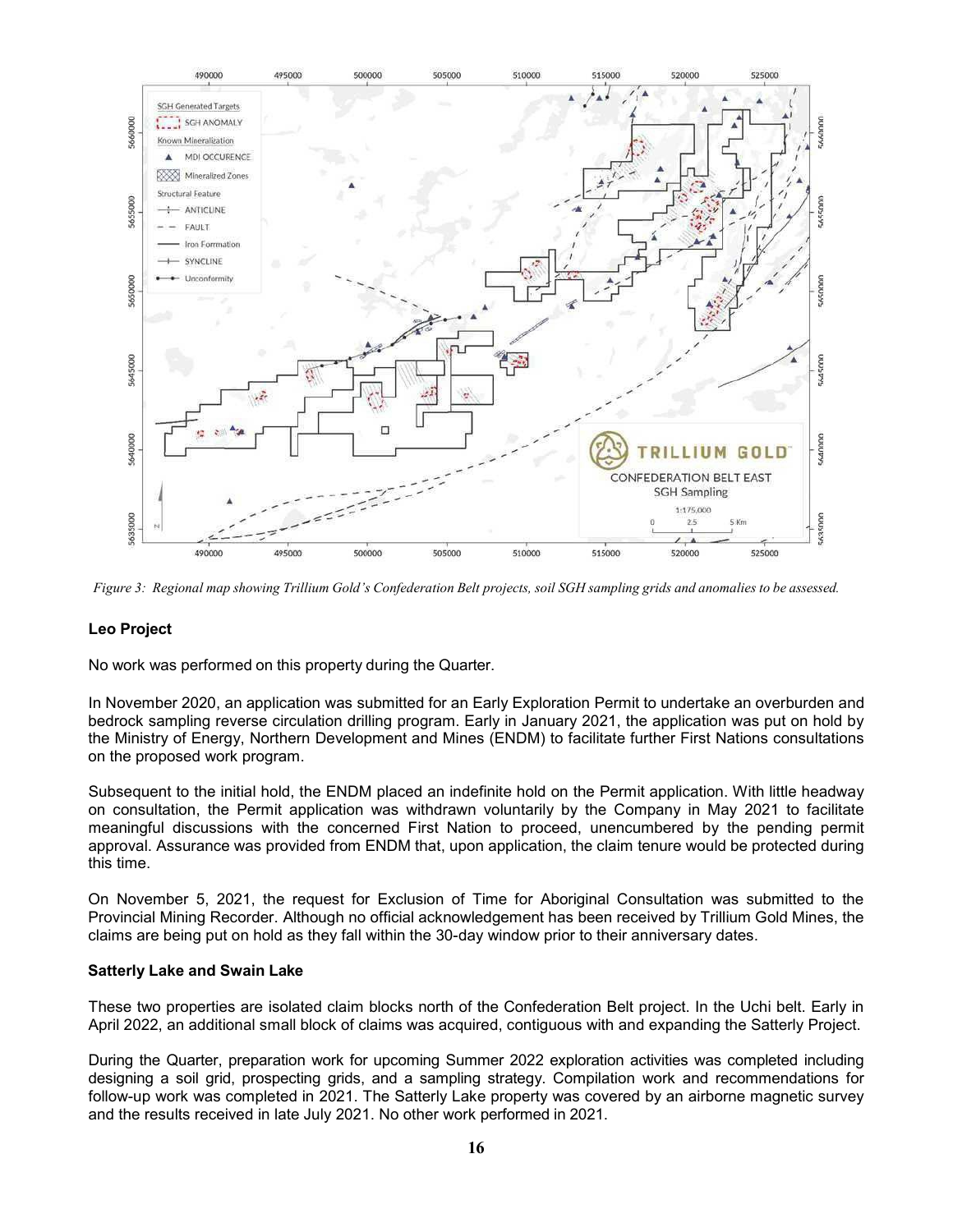## **South-West Red Lake Properties**

No further work has been completed on this project.

# **Shining Tree Property**

No further work has been completed on this project.

## **Larder Lake Property**

Compilation of available historical data was begun in May 2021 and completed in June. An Airborne magnetic survey was flown in late March 2022. The data is currently being assessed and exploration plans being made for later in 2022.



*Figure 4: Regional map showing Trillium Gold controlled projects in the Kirkland Lake District.*

## **Quebec Properties**

These properties were handed back to the vendor's during the Quarter. No further work was carried out.

## **ADDITIONAL DISCLOSURE**

## **Other Corporate Information**

As at March 31, 2022, the board of directors consists of David Velisek, Robert Kang, Russell Starr, and Krisztian Toth. On February 4, 2022, Mr.Schafer retired as Chaiman of the Company and Mr. Russell Starr was appointed interim Chairman. Russell Starr is the Chief Executive Officer & President, Ian MacNeily is the Chief Financial Officer & Corporate Secretary, and William Paterson is the Vice President of Exploration.

The Company is a reporting issuer in the provinces of British Columbia and Alberta.

The Company's head office is located at Suite 2250 - 1055 West Hastings Street, Vancouver, British Columbia, V6E 2E9.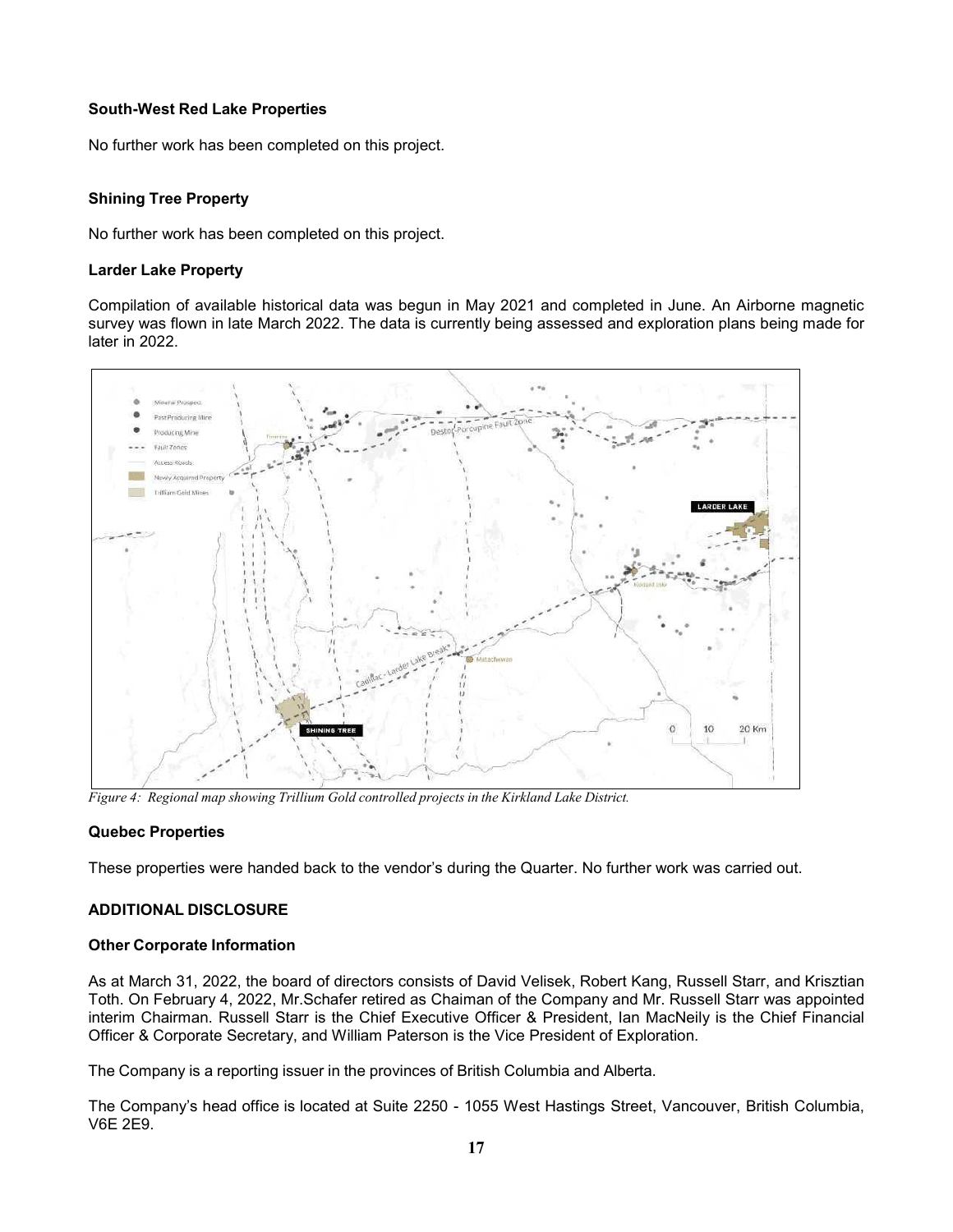The Company's common shares were approved for listing on the TSX Venture Exchange and trading commenced on July 15, 2008 under the symbol TGM.

## **Related Party Transactions**

Key management personnel are the persons responsible for the planning, directing, and controlling of the activities of the Company and include both executives and non-executive directors, and entities controlled by such persons. The Company considers all directors and officers of the Company to be key management personnel.

The aggregate value of transactions recorded as consulting fees and salaries and wages relating to key management personnel and entities which they have control or significant influence over were as follows:

|                                    |                   | Nine Months Ended March 31. |         |  |
|------------------------------------|-------------------|-----------------------------|---------|--|
| Services provided by:              | <b>Note</b>       | 2022                        | 2021    |  |
|                                    |                   | \$                          |         |  |
| Baron Global Financial Canada Ltd. | (a)               | 126,000                     | 114,000 |  |
| David Velisek                      | (b)               | 22,500                      | 22,500  |  |
| James Lenec                        | (c)               | 45,000                      | 50,000  |  |
| Ridgeside Canada Inc.              | (d)               | 202,500                     | 200,500 |  |
| William Paterson                   | (e)               | 120,000                     | 93,333  |  |
| Altair Management Ltd.             | (f)               | 31.500                      | 28,500  |  |
| Robert Schafer                     | (g)               |                             | 25,000  |  |
| Donna Yoshimatsu                   | (h)               | 112,500                     | 25,000  |  |
| Ian MacNeily                       | $\left( 1\right)$ | 100,000                     |         |  |

- a) Pursuant to a management and advisory agreement with Baron Global Financial Canada Ltd. ("Baron"), Baron agreed to act as corporate advisor of the Company in return for a monthly fee.
- b) David Velisek, Director of the Company who provided business development consulting services.
- c) James Lenec, the former President and Director of the Company who provided consulting services.
- d) Ridgeside Canada Inc. is fully owned by Russell Starr who is the CEO and Director of the Company provided management services.
- e) William Paterson, Vice President of Exploration of the Company who managed the mineral exploration programs and technical and exploration team, and assisted the development of the mineral asset portfolio for the Company.
- f) Altair Management Ltd. is fully owned by an affiliate of the former CFO and provides advisory services to the Company.
- g) Robert Schafer was the Chairman of the Company's Board of Directors until February 4, 2022.
- h) Donna Yoshimatsu, VP Corporate Development and Investor Relations of the Company who provided business development and investor relations consulting services.
- i) Ian MacNeily, Chief Financial Officer of the Company who provided CFO consulting services.

On March 7, 2022, the Company granted 1,075,000 options to the directors and officers of the Company. The options are exercisable at \$0.64 per share and will expire on March 7, 2027. The black scholes of the options granted was \$619,845, and the options shall vest as to one-quarter of the options at the date of grant, one-quarter of the options six months following the date of the grant, one-quarter of the options twelve months following the date of grant, and one-quarter of the options eighteen months following the date of grant.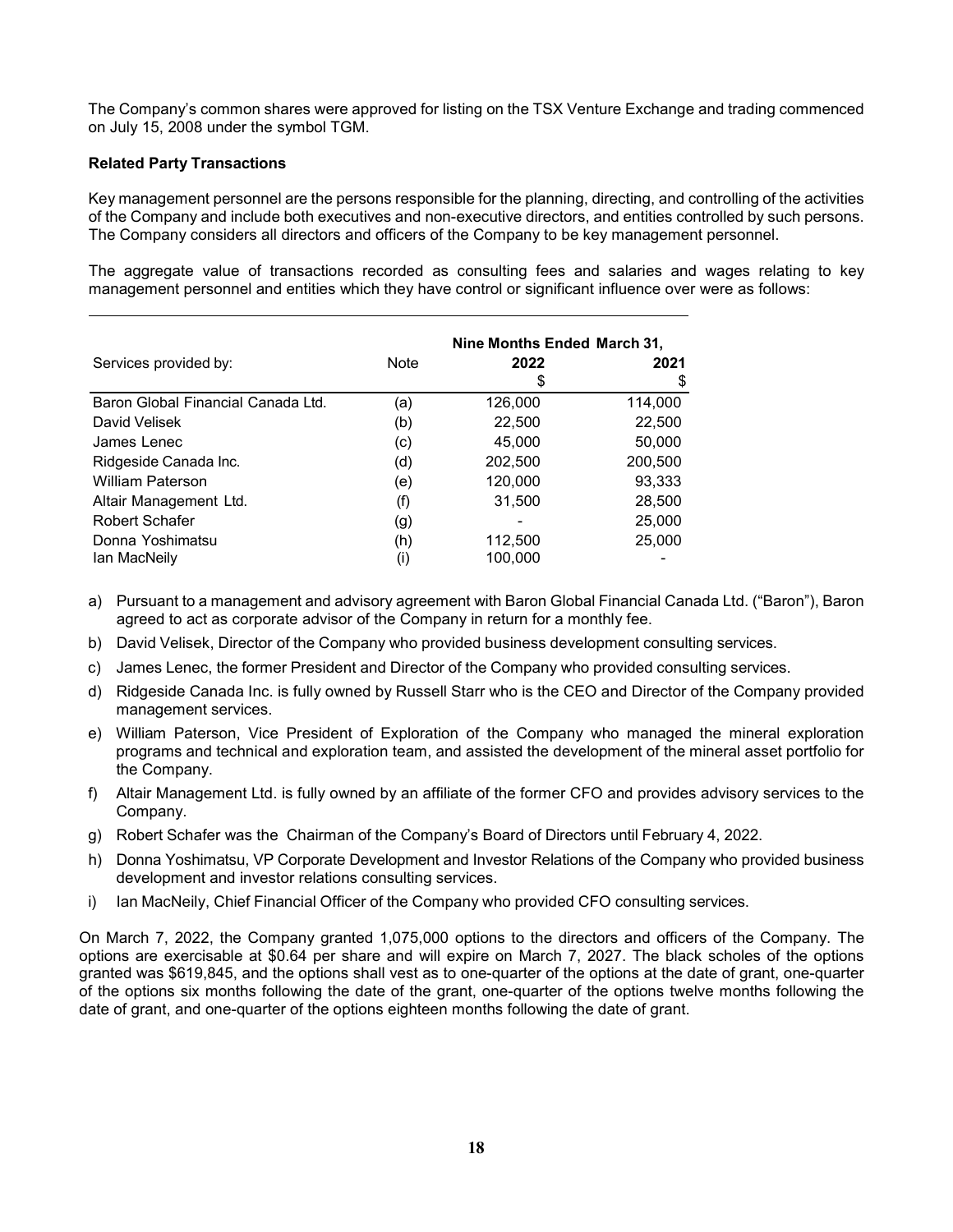The following table outlines the Company's related party payables:

|                       | March 31, 2022 June 30, 2021 |        |
|-----------------------|------------------------------|--------|
|                       |                              |        |
| Donna Yoshimatsu      |                              | 11,450 |
| Ridgeside Canada Inc. | 14.577                       | 762    |
|                       |                              | 12.212 |

#### **Outstanding Share Data**

The Company's issued and outstanding share capital as at the date of this report is as follows:

- (1) Authorized: Unlimited common shares without par value.
- (2) The Company has 55,815,837 common shares, and 5,435,000 stock options issued and outstanding.
- (3) The Company has 17,861,148 warrants issued and outstanding.

#### **Subsequent Events**

- (a) On April 25, 2022, the Company signed two purchase option agreements in respect of the Uchi Gold Project and the Satterly Gold Project, to acquire a 100% undivided interest in the respective areas within the Confederation greenstone belt.
- (b) On April 27, 2022, the Company announced that it has signed an amended Definitive Agreement to acquire the majority of Imagine Lithium Inc.'s (formerly Infinite Ore Corp.) Eastern Vision property holdings in the Confederation Lake assemblage within the Birch-Uchi greenstone belt in the Red Lake Mining District of Ontario.

The Definitive Agreement as now amended provides for the issuance of 2,800,000 common shares of Trillium Gold and a cash payment of \$175,000 to Imagine Lithium. In addition, the Company assumes Imagine Lithium's cash payment commitments under Imagine Lithium's existing option agreements, while Imagine Lithium retains its original share issuance obligations.

Concurrent with the closing of the Definitive Agreement, Trillium Gold will pay to Pegasus Resources Inc. ("Pegasus") \$20,000 in cash, as well as 100,000 common shares in the capital of Trillium Gold to earn into certain option agreements that Trillium is assuming as optionee from Imagine Lithium under the Definitive Agreement. The cash consideration represents the remaining option payments under said option agreements, while the equity consideration purchases Pegasus' carried interest in the relevant properties such that Trillium Gold will be transferred 100% of those properties upon closing of the Definitive Agreement.

Pursuant to the remaining option agreements that Trillium Gold is assuming as optionee under the Definitive Agreement, Trillium Gold must pay a total of \$186,000 in option payments over approximately two years in order to earn in to and exercise the options.

Trillium Gold has also entered into a Royalty Purchase Agreement under which it will, concurrently with the closing of the Definitive Agreement, purchase a 2.0% NSR royalty on the Fredart property from prospector Perry English in consideration for the issuance of 60,000 common shares in the capital of Trillium Gold and \$50,000 in cash.